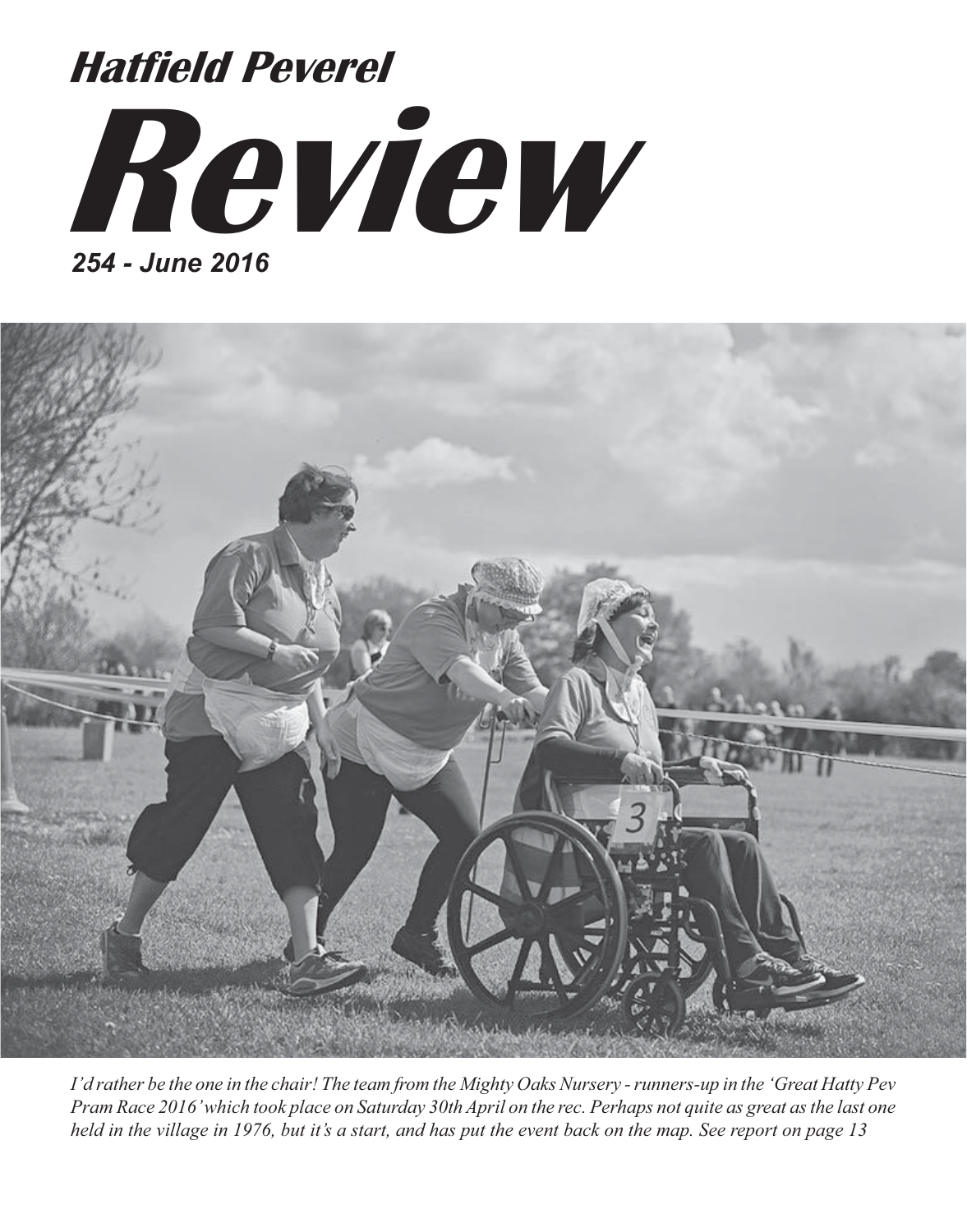

## **Hatfield Peverel Review**

Hatfield Peverel Parish Council publication. Opinions expressed are not necessarily those of the Council.

The editors are Jackie and Ken Earney. Contributions to 59 Willow Crescent, by email to kenearney@hotmail.com or by phoning 01245 381235.

#### **Contents**

| Stonepath Meadow 'an unforgettable day'3   |    |
|--------------------------------------------|----|
| Allotment news/Horticultural Society       | 4  |
| A poem for Stonepath Meadow                | 5  |
| Parish Council news                        | 6  |
| Flooding on new allotment site             | 7  |
| Scouting                                   | 8  |
| Ride for Helen/'Blooming great tea party'/ |    |
| Willowmead open day                        | 9  |
| Wine Club/Infant School drawings           | 10 |
| Guides                                     | 11 |
| Hadfelda WI/Knitters and stichers/Get on   |    |
| line/Songs on a summer evening             | 12 |
| Hatty Pev pram race/Party in the Park      | 13 |
| News from St Andrews/Mothers Union         | 14 |
| Methodist Church                           | 15 |
| Bowls/Table Tennis Club                    | 16 |
| Junior School raises funds/village hall    | 17 |
| Hatfield Peverel Lodge celebrations        |    |
| Library news/WEA dates                     | 18 |
| Useful 'phone numbers/Parish Council       | 19 |
| Our station circa 1954/Scouts paper        | 20 |
| collection                                 |    |
|                                            |    |

#### **Copy for the August issue by Friday, 15th July please**

# **Local events and happenings**

## **Diary Dates**

Church diary dates page 14 onwards Village hall events page 17

#### **June**

- 11 Methodist Church coffee morning
- 16 Folk Dance Club
- 17 Open day and tea party Hatfield Peverel Lodge, page 18
- 17 Willowmead open day/barbeque, page 9
- 18 Helen Rollason coffee morning 10am
- 19 Horticultural Society garden walk
- 22 Hadfelda WI
- 30 Hatfield Peverel Walkers

#### **July**

- 2 St Andrew's coffee morning 10am
- 4 Parish Council meeting, 7.30pm, village hall
- 6 Flower Club
- 7 Marie Curie tea party
- 7 Songs on a summer evening, page 13
- 9 Methodist Church coffee morning
- 9 Party in the Park, page 13
- 11 Knitters and stitchers, page 12
- 13 Wine Club
- 14 Folk Dance Club
- 16 Helen Rollason coffee morning 10am
- 21 Exhibition on BDC's draft local plan, page 3
- 24 Summer tea party at Tudor Lodge, page 4
- 27 Hadfelda WI
- 28 Hatfield Peverel Walkers
- 28 Folk Dance Club

#### **August**

- 1 Parish Council meetiong
- 6 St Andrew's coffee morning

### **Nature corner**

#### **Moorhens on the march....**

Balls of shaggy black wool on long thin legs and large green feet always appear in our garden during April/May, bundling along behind their mother who is shepherding them to rich pickings under the bird feeders. First day may be four littleuns, by the end of the week one. But this year, joy and excitement, from two families six have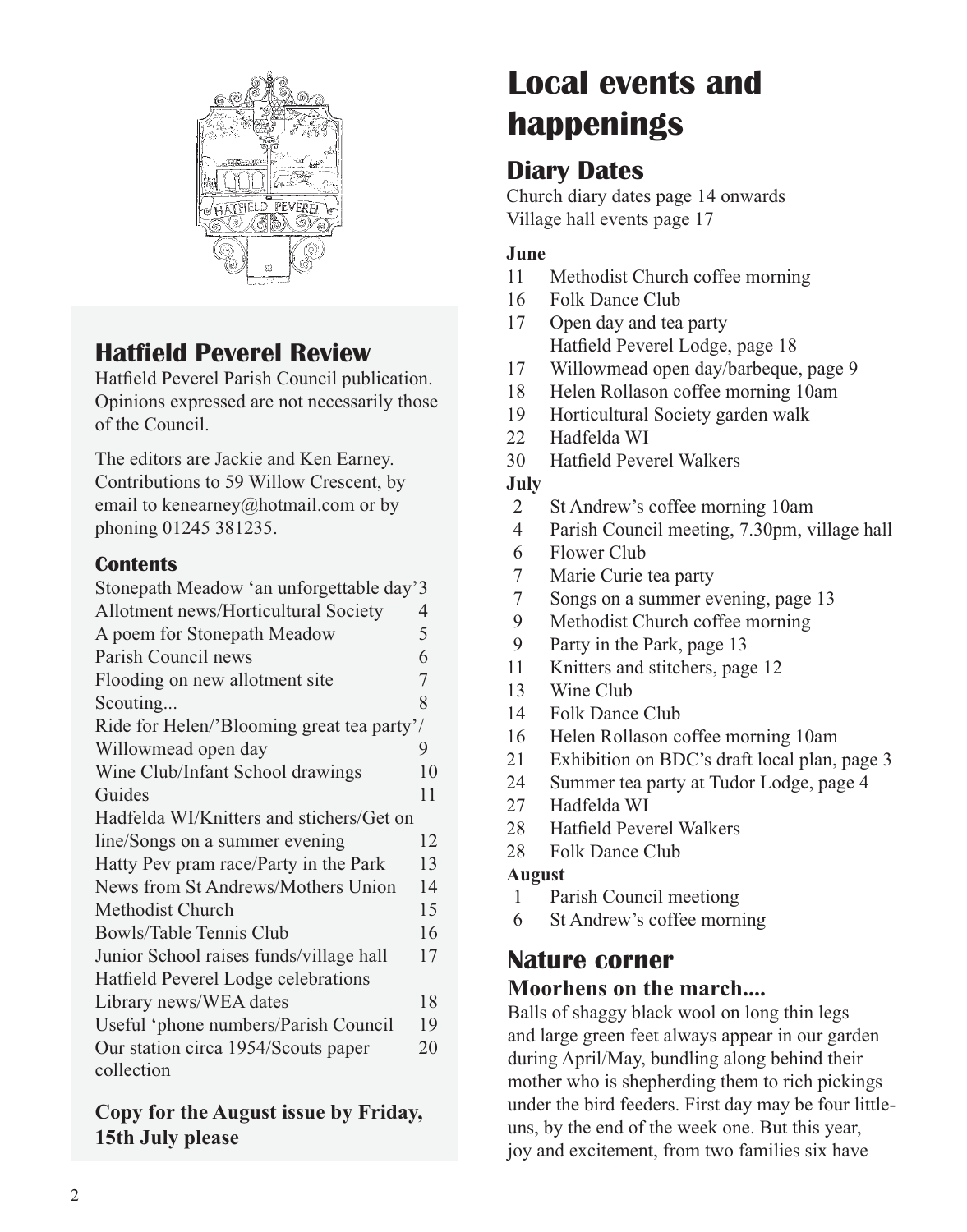

### **Stop Press - Stonepath Meadow update**

An unforgettable day - on Wednesday 25th May, the BDC Local Plan Sub-Committee, in a unanimous vote, agreed **not** at this stage to allocate HATF314 Stonepath Meadow for the list of sites to be included in the draft Local Development Plan (there are fifteen potential sites put forward for consideration in our village). The decision followed excellent presentations made by parish councillors and the Stonepath Meadow action group. Members of the sub-committee commended the hard work and dedication put in over a long period by Hatfield Peverel's Neighbourhood Development Plan group. We should also commend the sterling efforts put in since March this year by the action group in briefing residents and getting them to respond to the Stonepath Meadow planning applications and the BDC Local Development Plan consultation with their views.

During the meeting district councillor David Bebb reported that regrettably Arla Dairy has now made a decision to close the Hatfield Peverel site and is already embarked on an application for planning approval for development. The possibility that this, as a brownfield site, would provide a more suitable location for the Hatfield Peverel allocation than Stonepath Meadow was a strong influence in the sub-committee's decision. By the time of BDC's local plan review in the autumn it is likely the Arla situation will be clearer. The sub-committee further voted not to put forward the other two Vineyards sites, HATF311/312 for inclusion in the plan.\*

Whilst this is good news, it does not mean that the threat to the meadow is over. A current application by a developer for 80 houses on Stonepath Meadow (16/00545/OUT) is still ongoing and will be decided by the Planning Committee during the summer. **The deadline for objections is the 16th June.** All who have responded will be notified of the date of the meeting by letter.

To everyone who took the time over the past few months to write in with their comments and objections (there were around 150 letters of objection from residents posted on the BDC website) a massive thank you. With friends and neighbours old and new, it made a difference showing the strength of public opinion about the future of our beautiful village. For the latest information and guidance about plans for Stonepath Meadow please register your email address with stonepathmeadow $\omega$ yahoo.com or check the Facebook pages for Hatfield Peverel and the village notice boards.

**A series of exhibitions on the BDC Draft Local Plan,** staffed by BDC officers, will take place during July to enable members of the public to discuss the proposals directly with officers. **It will be in Hatfield Peverel on the 21st July, 2.30pm -7.30pm.**

\*View a webcast of the meeting at http://www.braintree.public-i.tv/core/portal/webcast\_interactive/226789 The item on Hatfield Peverel starts at around 4:58:15 and lasts just under 8½ minutes.

#### **Draft Neighbourhood Development Plan progress**

Huge progress has been made since the first draft in February. At a meeting on 10th May with BDC and our consultant only a few tweaks were suggested before Strategic Environmental Assessment screening and public consultation. It is anticipated that the draft Plan will be ready for the consultation very shortly.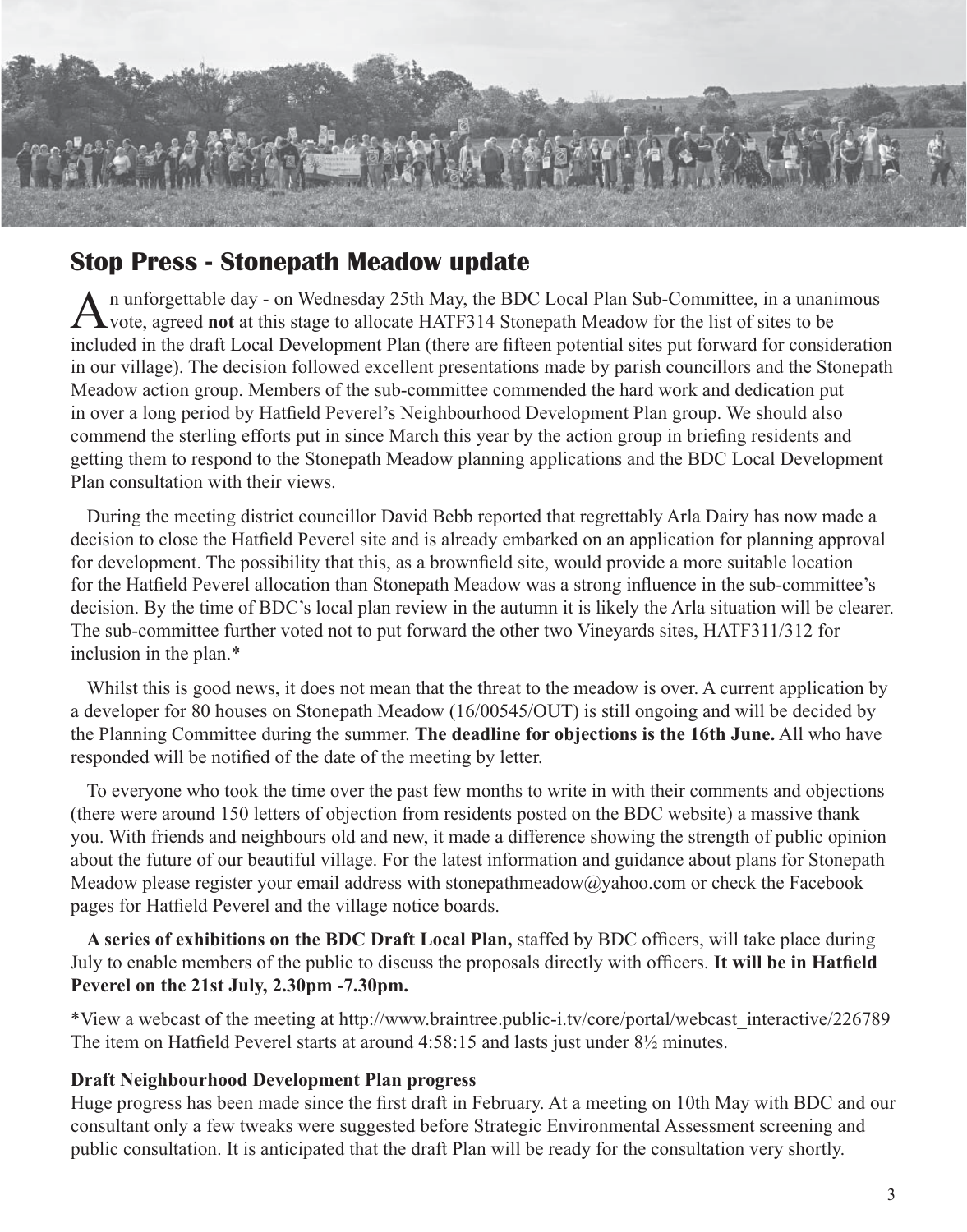## **The bees are coming...**

#### **Allotment and growing news - Sean Pettit HPAA Chairman www.hpaa.org.uk**

Regular readers of my Review pieces may remember I did a bit on growing for the bees; those who know me well will know I am passionate about helping these little marvels because they are the cornerstones of successful growing for many of our flowers and vegetables. We need their free pollination services!



Back to the allotments and I am really excited because the Dengie 100 and Maldon Beepers Association has kindly created a new apiary at the new site. First they built a very good enclosure and this week have delivered their hives and hopefully by the time this article appears the bees will be in their new homes. So why am I so excited you ask? In other locations where the Dengie Beepers have placed their bee hives pollination levels have increased dramatically as the bees have gone about their work, and this has resulted in increased yields of fruit and vegetables that are dependent on these little wonders doing their job.

I would personally like to thank Carly Mayes and Darren Burge and the team from the Dengie 100 for their hard work in creating the enclosure and making all this possible. I know many of the allotmenteers at the new site are as thrilled as I am and can't wait either! Like me they are keen to try some of the fresh honey the bees will produce. Keep up the good work and remember Grow for Bees!

On another note, it is nearly the courgette season. An amazing plant the courgette, it delivers fruit after fruit for an absolute age, so if you haven't got an allotment and have a fairly sunny spot in your garden going spare I urge you to grow a plant or two, they need about 70-100cm of space in fertile ground and will reward you for many weeks with fruits. On the allotment web site we have loads of great recipes from members and friends of the association, so if any readers would like to share their favourite recipe please email it to chairman@hpaa.org.uk and I will add it to our growing number of recipes

We have one plot available on the old site: this will be snapped up, if you are interested give Simon Reed a call on 01245 382696 - he will be happy to show you round. Happy growing and healthy life.

**See page 7 for an update on the waterlogged areas on the allotments and nearby footpath.**

### **What a morning - plant sale breaks all records Horticultural Society**

The sun shone, the plants were snapped<br>
up in their hundreds - and the cakes were wonderful. Over £700 was raised on Saturday 7th May, a most successful day for the society: the money will be used to stage the Spring and Autumn shows. Without these contributions the shows could not take place. The hard working committee would like to thank everyone for their support - and hope the plants are taking root in their new homes!

**Afternoon garden walk, Sunday 19th June** Not far from home, a local walk to Elwy Lodge in Woodham Walter, a location with lovely views blending in with its rural setting - roses,

herbaceous and shrub borders, trees, wildlife pond and meadow leading to a vegetable and fruit garden.

Meet at the garden at 2pm for a short talk before exploring at your will. Admission £4,50, refreshments extra. Details and directions from Clive Emberson (01245 381704) - transport can be arranged if required.

#### **Summer tea party, Saturday 24th July**

Tudor Lodge, The Street, is the venue for this mid summer celebration. Afternoon tea will be served at 3.30pm interspersed with various games and competitions. Tickets,

£3.50 each, are on sale now from Clive Emberson, 62 New Road. Reserve your tickets on 01245 381704 or 07771 536938 to avoid disappointment as spaces will be limited.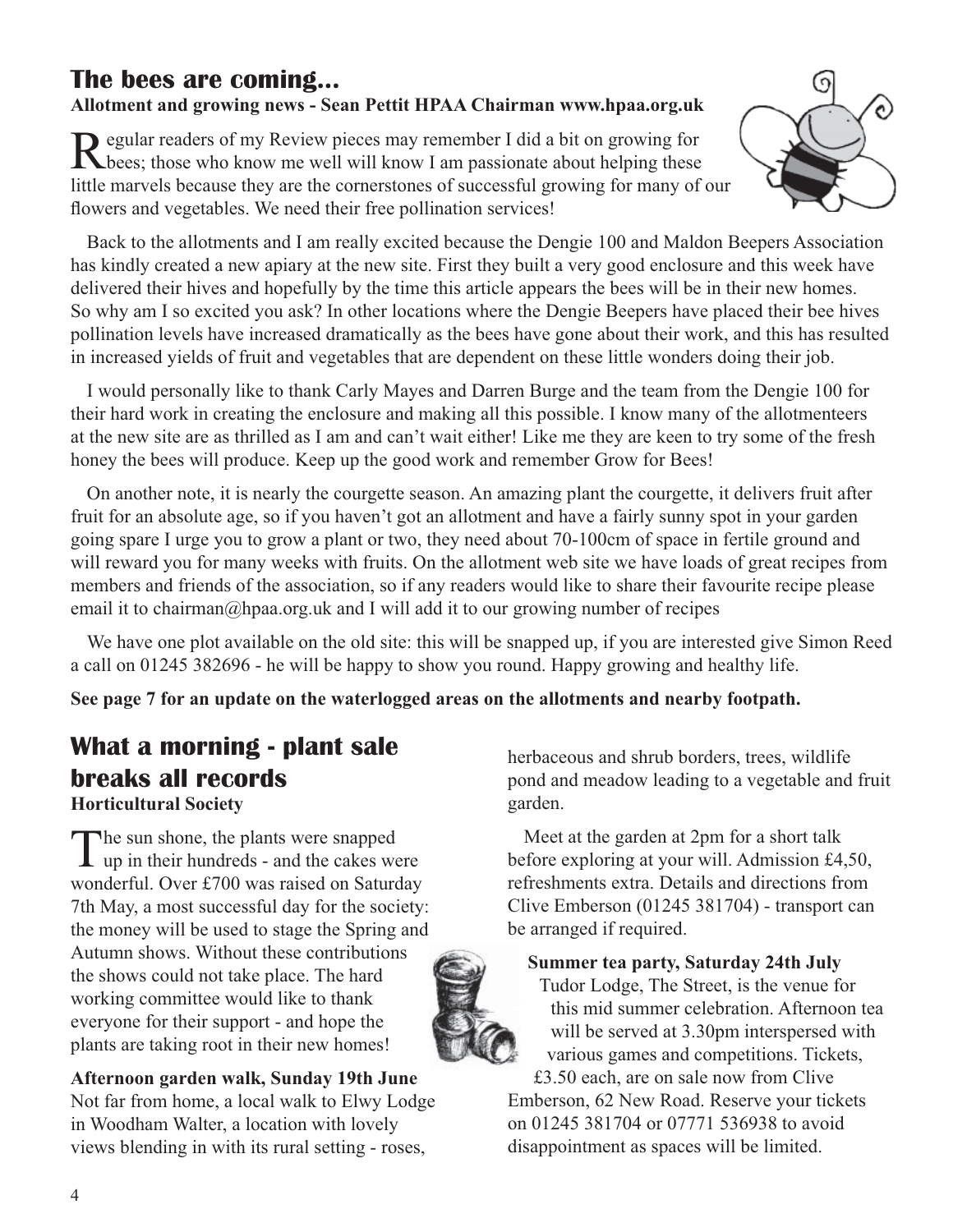## **'What is this life if, full of care, we have no time to stand and stare?'\***

To be able to take time out, to enjoy our<br>beautiful and wonderful countryside, such things are worth fighting for in the frantic world we find ourselves in today. Read these heartfelt words from Lesley Wild, someone who has lived in this village for many years and feels strongly about changes that will affect us all.

### **Stonepath Meadow – have you ever been there?**

*Have you ever been there? And instantly felt* 



*calm and relaxed in the peace and quiet of this open space. Seen birds soaring across the sky, heard their songs, the haunting sound of the cuckoo. Seen carpets of buttercups, their heads reaching for the sun; a patch of purple flowers in the moistness of the shade of the trees, suddenly sparkling like jewels when the sun breaks through the clouds. Seen a sea of waving grasses that rustle in the breeze, the varieties to many to count. Seen a hedgerow of dazzling white blackthorn blossom; the creamy flowers of the damson, bramble and the elderflower with an intoxicating scent, all promising a bounteous harvest of fruit, their goodness to be preserved to fill our larders and share with friends.*

*Have you ever been there? And watched families of rabbits bobbing about; a shy field mouse scuttle for shelter. A beetle, black and shiny, crossing your path; the electric blue dragonflies darting swiftly over the grass. Seen children playing, exploring the natural world, flying kites; seen dogs running with delight in the tall grass and frolicking like lambs in the deep snow.*

*Have you ever been there? And met someone you've not met before, who becomes a new friend. With an old friend, talking, sharing thoughts and ideas, confidences. With the family or a group of friends, enjoying their closeness, comradeship, exercise and nature.*

*Have you ever been there? In the Spring and marvelled at the wonder of new life and growth; In the Summer, enjoying the cool shade of the hedgerows before emerging to meet the heat of the sun. In the Autumn, when the countryside begins to prepare for its long sleep, where trees stand silhouetted, dark and stark against a blazing red sunset. In the winter when breath puffs out grey and eyes are dazzled by acres of deep, virgin, snow.*

*Have you ever been there? And been stunned by the beauty of this open space, to know how special these meadows are and how desperately important it is to protect and preserve the habitat of the flora and fauna for generations to come and maintain the character and vitality of the village.*

*Have you NOT been there? I urge you to go and see this special place called Stonepath Meadow.* 

\*The title is from 'Leisure' by William Henry Davies (1870 - 1940). A report of the NDP's progress against the application for development of Stonepath Meadow is on page 3.

Thank you to Dan Power for the photographs on this page and page 3.

And finally folks, please note, it's **Stonepath - not Stoney Path -** Meadow.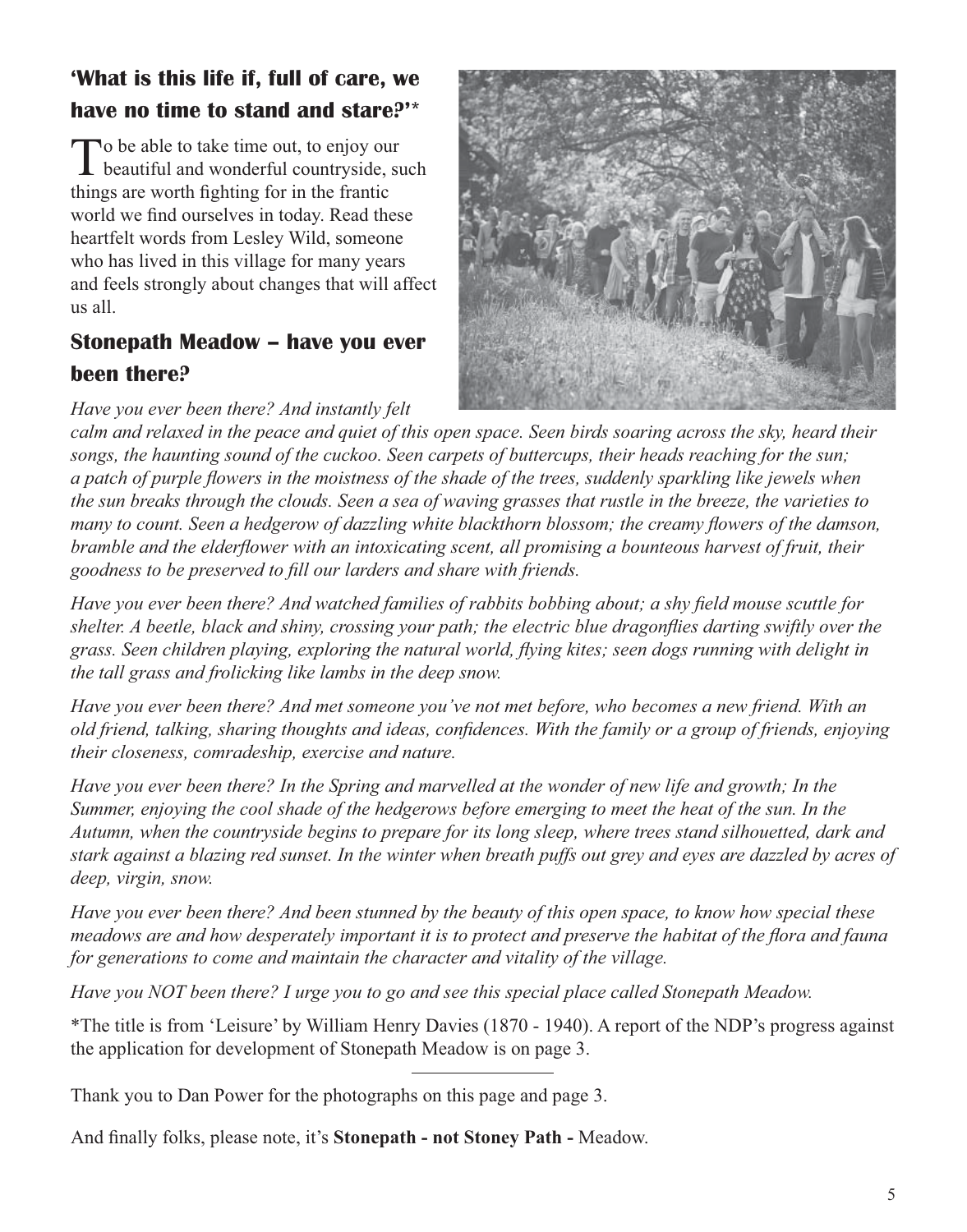## **Parish Council news**

**Lisa Miller, Clerk to the Parish Council, Chestnut House, Church Road, West Hanningfield, Chelmsford, Essex CM2 8UJ. Tel 01245 403071 Email: parishclerk@hatfieldpeverelpc.co.uk**

#### **Vacancies on the council**

The Parish Council has two vacancies, so anyone interested in local issues and has a few spare moments each month, please contact the Clerk on the above.



**Planning -** all planning meetings are open to the public. Notification will be erected in the village notice boards three clear days prior to each meeting.

#### **The following applications have recently been made**

Provision of holiday accommodation in the form of 1 two bedroom luxury mobile home, 1 one bedroom luxury mobile home, 2 fisherman lodges, 4 Mongolian yurts and 1 toilet/shower/kitchen pod at Lakeland Fishery, Wickham Bishops Road. Erection of single storey side extension, extended ground floor areas under existing rear cantilevers, change of all existing windows and new window to dining area at Barns and Gate Farmhouse, Nounsley Road.

Outline planning application permission for up to 80 dwellings (including up to 40% affordable housing), introduction of structural planting and landscaping, informal public open space and children's play area, surface water flood mitigation and attenuation, primary vehicular access off Stonepath Drive, emergency vehicular access off Crabbs Hill and associated ancillary works. All matters to be reserved with the exception of the site access on land south of Stonepath Drive.

Demolition of Mayfield Cottage and Willsbury Cottage and replacement with two single storey bungalows on site of Mayfield Cottage at land adjacent to Wood End Farm, Hatfield Road, Witham. Erection of replacement single storey rear extension at 40 Baker Avenue. Replacement of four front facing windows with replicate timber casement windows; strip existing render, treat exposed timber and insert insulation and re-render to match the existing render at Ann Cottage, The Green. Erection of single storey front extension, loft conversion including catslide dormer to front and Velux roof lights to rear, reroofing existing roof with slate and rendering/colour washing the existing brick walls at 7 Glebefield Road. Erection of single storey rear extension at 15 Laburnum Way. Erection of bungalow at Acres Down, Station Road (revised plans). Erection of first floor side extension above existing extension and provision of render to front elevation of existing at first floor level at Glendale, Nounsley Road.

### **The following applications have recently been granted**

Erection of single storey rear extension at 5 Glebefield Road. Demolition/site clearance of agricultural building and attached timber lean-to within curtilage of listed barn at The Wick Farm, Terling Hall Road. Erection of single storey rear extension. Extension will extend beyond rear wall of the original house to the eaves of the extension at 33 Willow Crescent. Demolition of existing garage/single storey rear extensions and erection of rear extension, to front at St Andrews, Ulting Road. Erection of detached garage at Rose Cottage, Ulting Road. Erection of rear extension at Gretna, Manor Road.

### **The following applications have been withdrawn**

Change of use of land for keeping of horses and erection of stable block with hard standing, fencing/access track at land south of Stonepath Drive. Erection of ground floor rear extension at 17 Hawthorn Road.

### **The following applications have been refused**

Construction of new front facing dormer window at 103 Church Road. Erection of two storey side extension and single storey rear extension at 25 New Road.

**Tree Preservation Orders granted -** work to trees at 1 The Pines and trees at Sunningdale Fall.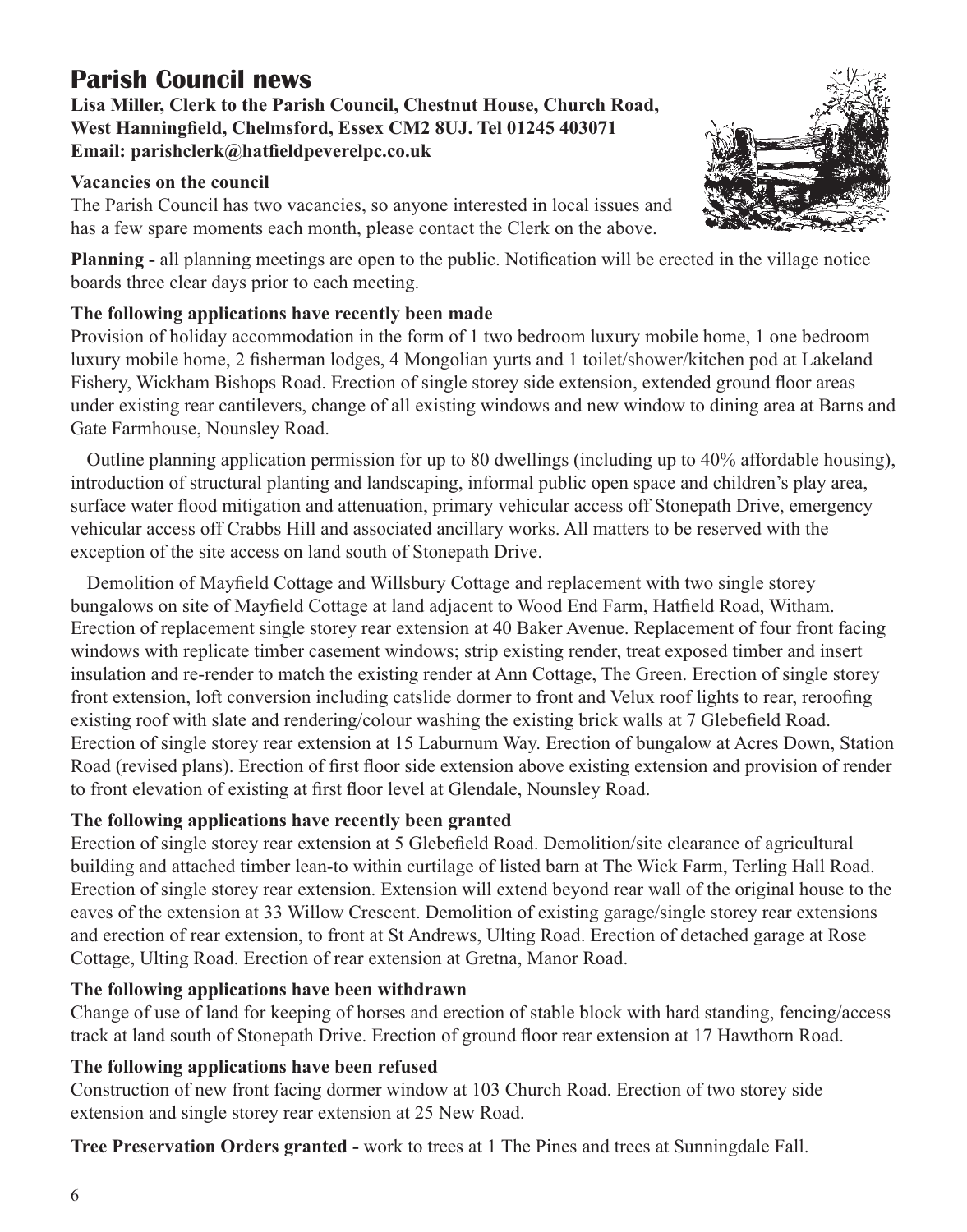#### **Local Development Plan**

The Parish Council recently submitted comments to Braintree District Council on the sites that have been put in under the Call for Sites in the Local Development Plan as follows:

- **HATF 310** Land adjacent Walnut Tree Cottage, The Street not supported. **HATF 311** The Vineyards – not supported. **HATF 312** Part of The Vineyards – supported subject to emerging NDP. **HATF 313** Sorrel's Field – supported subject to the emerging NDP and the provision of an access road to Arla Dairy site. **HATF 314** Land South of The Street (Stonepath Drive) – not supported. **HATF 315** Land at Woodend Farm, London Road – not supported. **HATF 316** Land at Woodend Farm (including Mayfield Nursery) London Road – not supported. **HATF 317** Land off Gleneagles Way – not supported. **HATF 318**. Land South East of Sportsmans Arms – not supported. **HATF 319**. Land South of London Road (east of Ambleside) – not supported. **HATF 320**. Land adjacent to Badgers Oak, Nounsley Road – not supported. **HATF 321**. Land between Hatfield Peverel and Witham South of A12 – not supported. **HATF 322** Land at Nounsley Road, south of Oakford Farm, Nounsley – not supported.
- **HATF 514** Adjacent to Casa Feliz, Manor Road, Nounsley not supported.
- **HATF 515**. Adjacent to Hawthorns, Peverel Avenue, Nounsley not supported.

**Website** Don't forget you can view all Parish Council news on their new website which can be found at: http://www.essex.info.net/hatfieldpeverel/

**Council meetings -** 7.30pm village hall first Monday in month unless otherwise stated 4th July, 1st August.

### **Recent flooding on New Site allotments and adjacent footpath**

#### **Ken Earney, Parish Paths Partnership, Hatfield Peverel, 01245 381235, kenearney@hotmail.com**

We allotments on the New Site and adjacent Footpath 7<br>leading down away from the Scout and Guide HQ, so New Site Letting Officer Drew Price asked if, wearing my footpaths hat, I could assist in throwing any light on the problems. There seems to me to be a number of possible contributory causes, most of which prompt further questions. Some thoughts.

number of possible contributors causes, most of  $\mathbf{r}$  and  $\mathbf{r}$  and  $\mathbf{r}$  and  $\mathbf{r}$  and  $\mathbf{r}$  and  $\mathbf{r}$  and  $\mathbf{r}$  and  $\mathbf{r}$  and  $\mathbf{r}$  and  $\mathbf{r}$  and  $\mathbf{r}$  and  $\mathbf{r}$  and  $\mathbf{r}$  and  $\mathbf$ • Effect on the water table of about three years-worth of wetter than normal winters and summers **-** in spring and summer the ground has not had the chance to dry out as in earlier years, allied to...

• ...after-effects of a lengthy period of water leakage from the former business at Shepherds Cottage, under control since November? Land slopes away from there towards the compost heap, and nearby, site of an earlier pond. How long would all that water take to percolate down to the bottom of the site?

• Existence of a pond at the bottom end of the allotment site, currently its wettest area. Shown on OS maps between 1919 and 1976 when the site was taken on by the Allotment Association.

• Footpath flooding mid-way between the two kissing gates and boggy conditions immediately before the lower gate. Effects of the earlier existence of a field ditch to the left of the footpath going away from Church Road? Piped before filling? Has the pipe run since failed? Also possibly another former surface water drainage run away from Church Road, a little way into the field from this ditch?

• Surface water drainage from the Scout and Guide HQ - it passes under the fence beside the kissinggate and heads downhill beside the allotment fence? Another ditch run subsequently filled in?

Enquiries ongoing. Need to talk to Anglian Water, Essex and Suffolk Water, Environment Agency. Contact me, Drew Price, 01376 503299, Sean Pettit, 07966 662556, chairman@hpaa.org.uk if you can assist.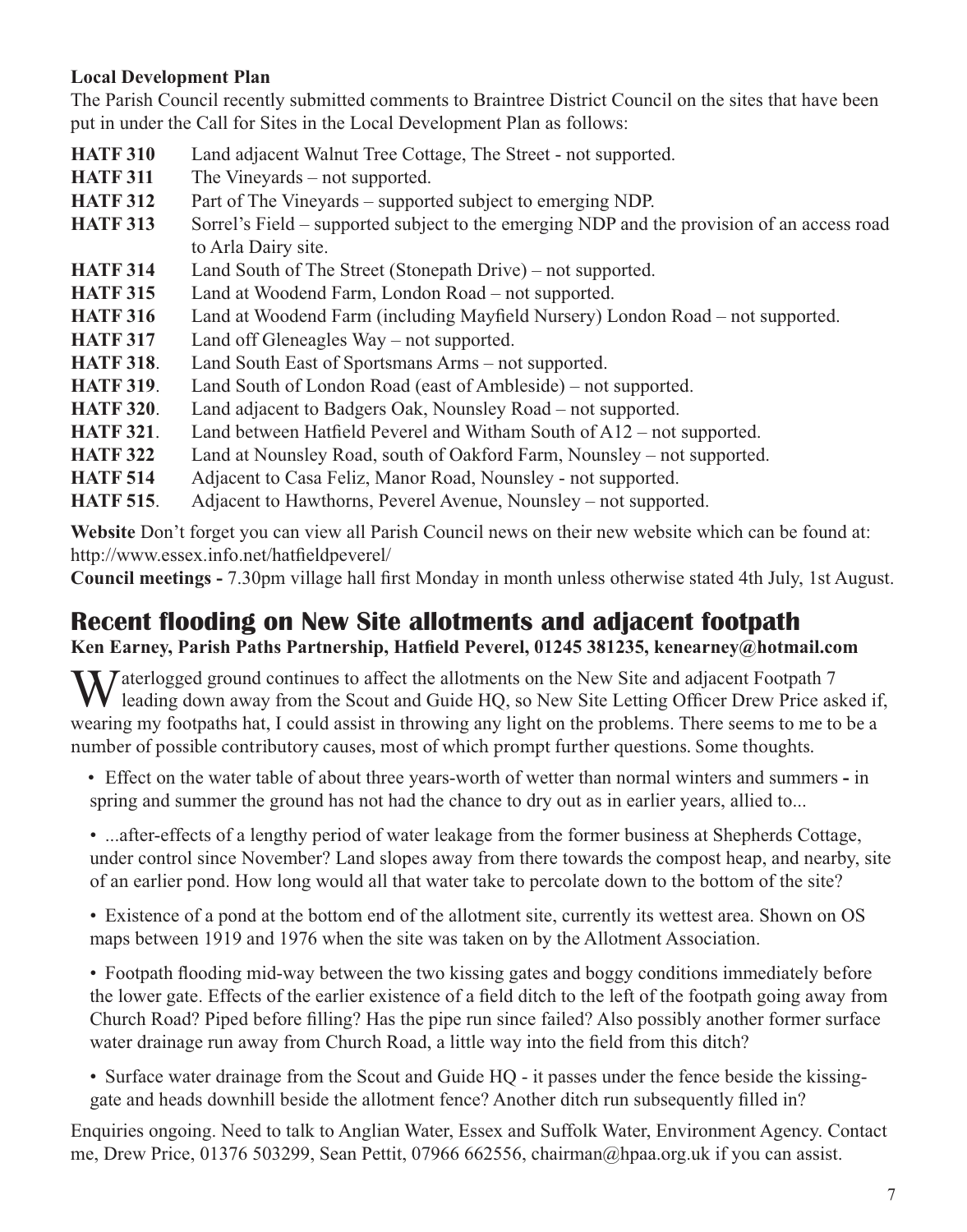## **Round and about with the Scout Group**

**1st Hatfield Peverel Scout Group (For boys and girls 6 - 18 years) Suzanne Evans - Publicity**

**Celebrating a special occasion or running a club/society?** Why not hire our centrally located HQ? Our HQ boasts a large main hall, a well equipped, newly refurbished kitchen, new toilet facilities and on-site car parking. Our very competitive hire rate is £10 per hour.

#### **Please contact our bookings clerk, Louise Ware, on 01245-381 753 for details.**

**Beavers** regretfully have said goodbye to their long-standing leader, Irene Price. Irene started out in Scouting as a parent helper and then, thirteen years ago, made the commitment to take on leadership of our Beaver Colony. The Beavers are the youngest group in Scouting and the unit where the majority of youngsters join the movement; and on behalf of all the children (and their parents) who have passed through the unit on their way to Cubs, we would like to thank Irene for her many years service and wish her well for the future (Irene will remain with 1st Hatfield Peverel Scouts as member of our adult support group the SASU).

At a recent meeting Beavers were reminded how to cross the road in a safe manner and were thrilled when PC Alan Marks arrived at the HQ in his police car. PC Marks gave a very interesting talk, including demonstrations, before taking the Beavers outside to look at his vehicle and all its equipment. Many thanks PC Marks. *(See top two photographs)*

**Help, help, help** - we need additional help with the Beaver Colony. Currently, adult members of the Group have stepped

in to assist on a temporary basis. However the colony may have to close if Beaver parents, grandparents, former Scouts/Guides or anyone else with time on their hands do not come forward. Please contact GSL, Nick, on 07841-597 977 if you can spare time on a Monday evening 5 - 6.15pm. Thank you.

**Cubs** recently visited the Tesco store in Maldon where they learned about the journey our food takes from 'Farm to Fork'. They tried different cheeses, found out where our fruit and vegetables come from and looked at different types of fish. Before leaving, they briefly entered the walk-in freezers - set at a chilly minus 19 degrees, and then returned home with fresh bread and fruit. Many thanks to Tesco for their hospitality. *(See lower two photographs on right))*

The term's badge work is well under way, with a busy few weeks learning knots in readiness for the completion of the Pioneer badge.







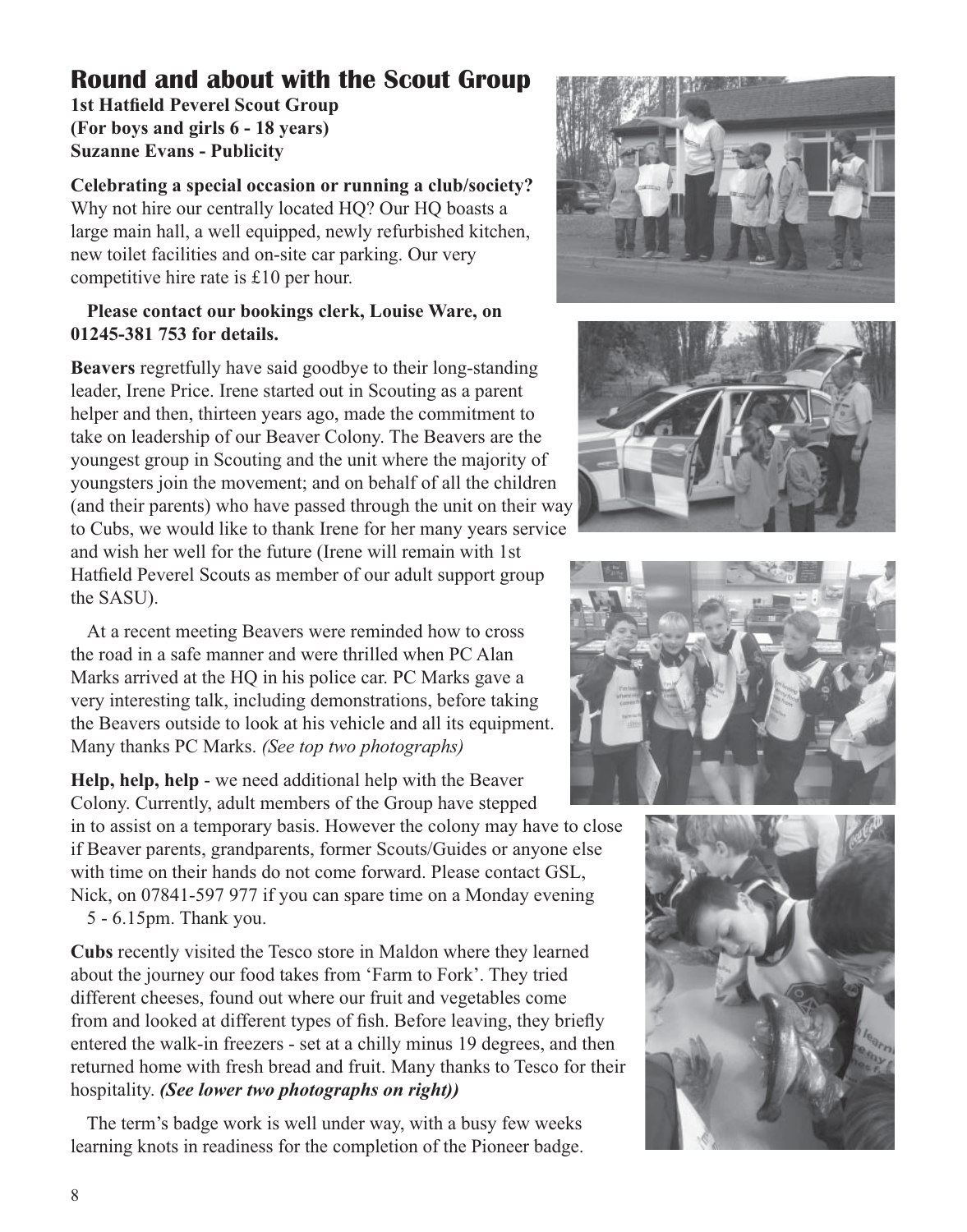The recently introduced photographers badge will be attempted in the coming weeks. An evening on St George, involved making swords and ships; the Cubs played a new game, in French, which was great fun.

**Scouts** have been busy working toward their badges. In May they took part in a hike organised by the Chelmsford Scouts; some walked eighteen miles over two days, others joined the group on the Sunday and completed six miles *(see photos right).* They are looking forward to summer camp in June and the Essex Jamboree in August.

**Explorers** have several activities to look forward to throughout the summer; Gilwell 24 (24 hours of non-stop action), a paint balling evening and a hike in

Hylands Park. They will also be starting work on their Duke of Edinburgh Award and are looking forward to joining the Scouts at the Essex Jamboree.

**Useful Contacts:** Website: www.hpscouts.org.uk **Membership enquiries:** Michelle Spicer, hpscoutgroup@gmail.com, 01245-380 630 **HQ Bookings:** Louise Ware, 01245-381 753 **Monthly newspaper collection:** Jonathan Dormon, 01245 -382 981, jonathan.dormon@btinternet.com **Publicity:** Suzanne Evans, 01245-382 397, boons-holidays@talktalk.net



## **'Blooming Great Tea Party' for Marie Curie Cancer Care**

Our annual tea party to raise funds for Marie<br>Curie Cancer Care is on Thursday 7th July between 2pm and 4pm at 35 New Road, Hatfield Peverel. Please join us.

We will have tea /coffee and cakes along with the usual raffle, also plants and books for sale. **Five years of teas have raised over £2,000!**



**We look forward to seeing you. For more information contact Wendy Doe 01245 381276.**

## **Ride for Helen**

A record-breaking £40,000 has been raised<br>by cyclists taking part in the annual Helen Rollason Cancer Charity (HRCC) 'Ride for Helen' event in May. Over 1,100 cyclists left Crix in Hatfield Peverel on routes designed for riders of all ages and all degrees of fitness on country lanes through Terling, Cressing, Earls Colne, Great Tey, Tiptree, Tolleshunt D'Arcy and Great Totham.

Congratulations to everyone who took part and a big thank you from HRCC to Ian Twinley for allowing the charity to use Crix as its base. And thank you to staff and volunteers who helped to make this a happy and successful day.

## **Traditional barbecue at Willowmead**

**As part of the National Care Home open day on Friday 17th June (12 noon - 2pm), we invite you for a look round - and a barbecue!**

Everyone is welcome to our barbecue - starts 12 noon - when hot dogs and burgers will be sizzling on the fire for you to enjoy, as well as punch and lemonade!. There will be games for adults and children, hopefully in the sunshine. **For information ring Carrie on 01245 381787**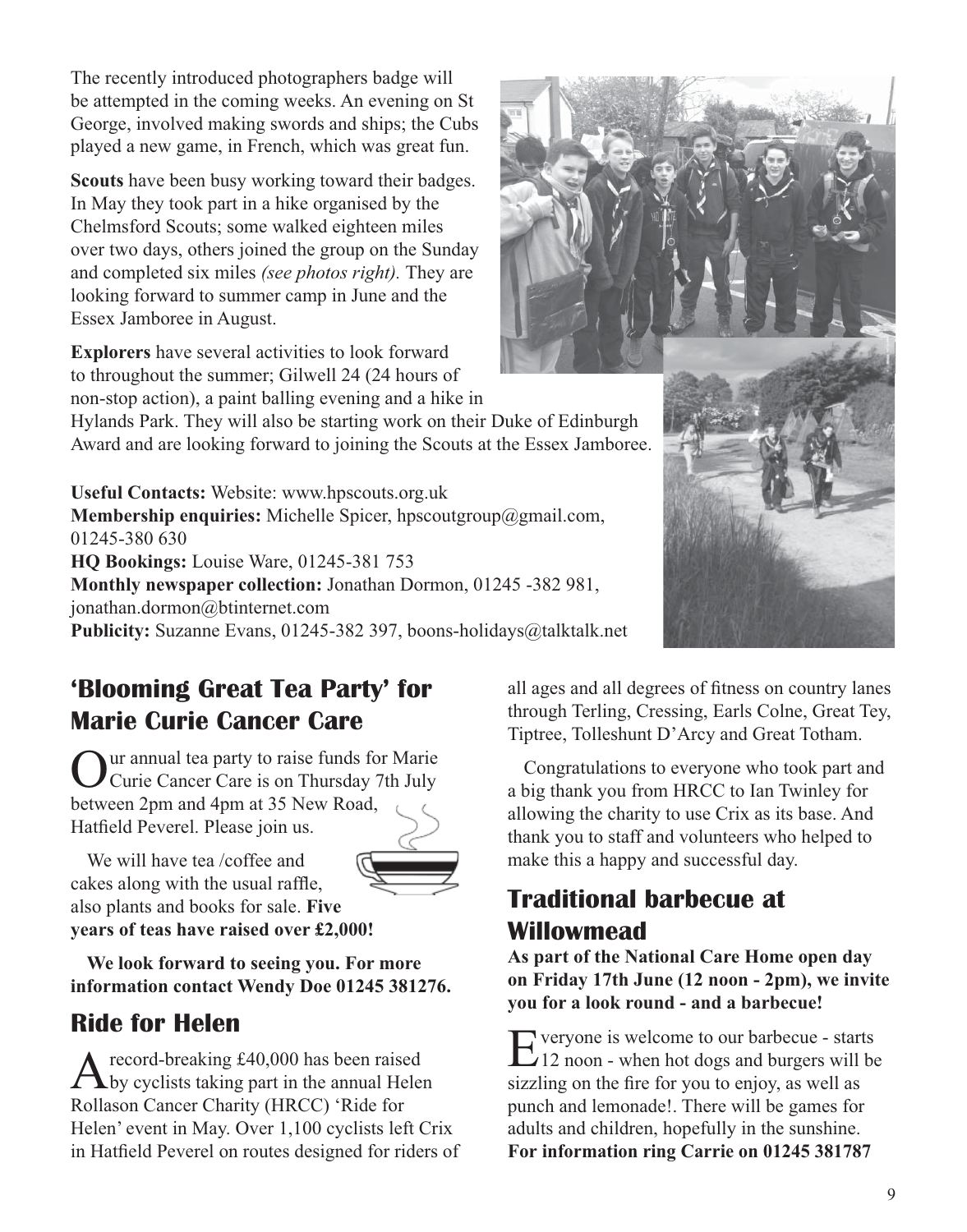## **Walking the red carpet, playing at the Stade de France and strolling beside the Chelmer!**

**Peverel Wine Club – Vee Green, Secretary (01245 355723) www.peverelwineclub.co.uk or email peverelwineclub@hotmail.co.uk** 

April's meeting, entitled Our Oldest Allies, was a tasting of Portuguese wines,<br>A and covered a little bit of the background as to why the UK and Portugal have been such good buddies for so long – in fact the Anglo-Portuguese Alliance is the oldest alliance in the world still in force, dating back to a treaty in 1373! We tasted excellent wines (and some Mateus Rosé for old times sake) and sampled the latest fashion in port-drinking: chilled white port with ice and tonic water, served with mint and lemon. The wines were all rated excellent value with 2 outstanding reds, both from Majestic – Porta 6 from Lisbon, with a lovely cartoon label, and Ramos Reserva from the Alentejo.

In May, our first summer evening out, twenty-eight members went to the Prince's Room at Chelmsford College for one of the College's regular evening dinners. As it was the start of the Cannes Film Festival, we asked beforehand whether Chef could come up with a menu on a film - or French - theme. What we were given surpassed all expectations – everything was superb, every course beautifully cooked and served and tasting truly delicious, as well as being incredible value for money. The students provided a gala ambience – from the red carpet treatment (literally) to the hordes of paparazzi (a photographer) plus film posters and a risqué French film going on in the background!

We will mark the start of the European Cup at our meeting on 8th June in the village hall, with a tasting of wines from some of the final 24 countries competing in the Cup. Twenty four wines would be a challenge, but only about 10 of the 24 are serious producers of wine; interesting to see how many of these figure in actual quarter and semi-finals of the championship. It could be evidence that wine-drinking is actually good for football players and their followers.

July sees us out and about in Essex, with the traditional walking Treasure Hunt in one of Essex's beautiful villages – this year, on Wednesday 13th July, we shall be invading Little Waltham, followed by the traditional supper at a local pub. **Do look out for our stall at the Peverel Party in the Park on Saturday 9th July**, where we shall be featuring summer punches and a bottle tombola. If you'd like to join us for the Treasure Hunt, or for a light-hearted evening, you would be very welcome, but please give Vee a ring beforehand to confirm attendance on 01245 355723. The Club meets normally on the second Wednesday of the month at 8pm in the village hall, but with some exceptions, so it is always worth phoning first.

Our own website, courtesy Fred Brown; can be accessed via the Hatfield Peverel community site at www.essexinfo.net/hatfieldpeverel/clubs-andsocieties/ or direct via www.peverelwineclub.co.uk











*Thank you to Infant School children for their drawings. Reception were looking at food and Year 2 Pole to Pole, Antarctica. From the top, Finlay, Cloe, Millicent, Emmie, Isabella*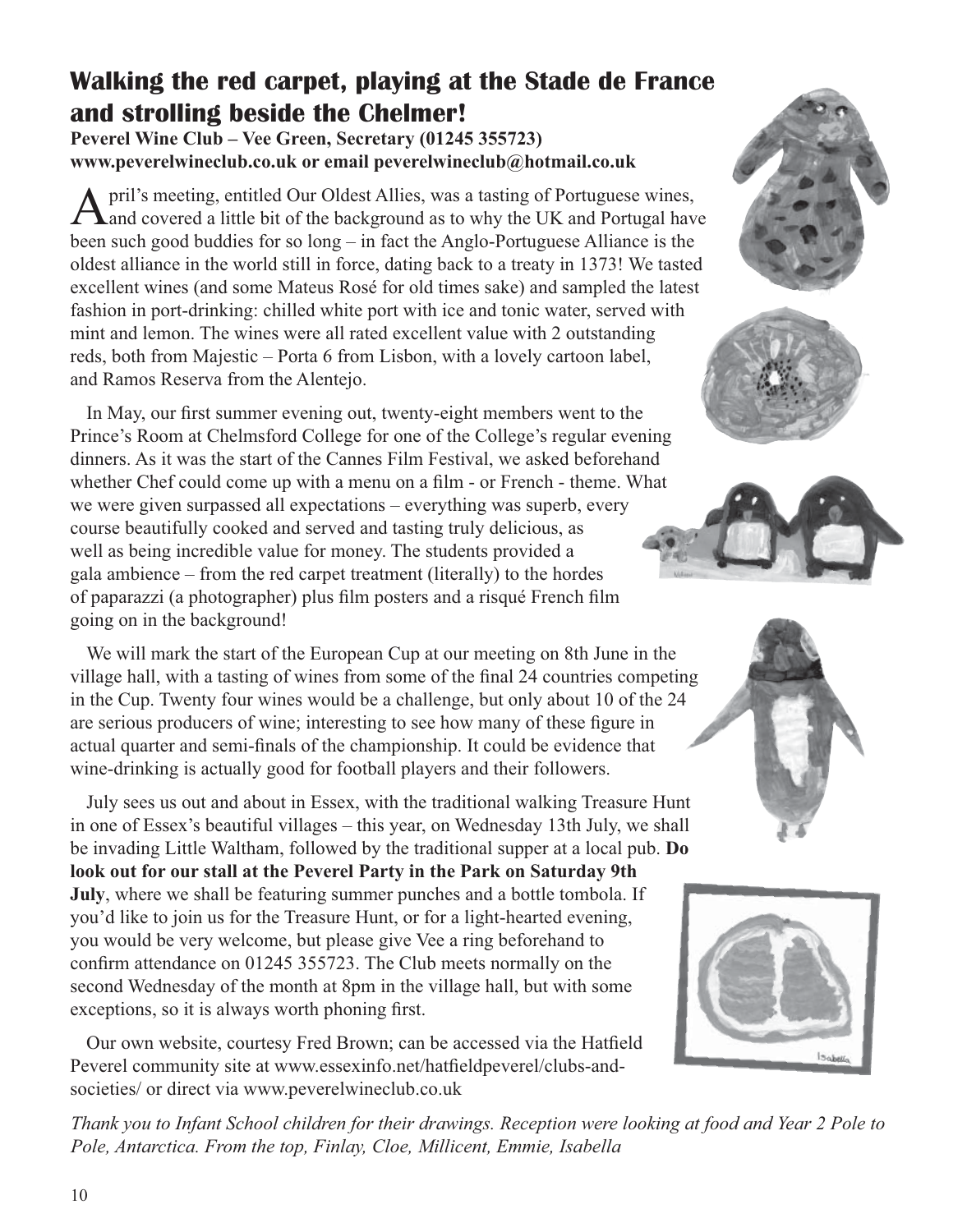### **Guides busy with handicraft skills Julie Down, Rainbow Leader**

This year 1st Hatfield Peverel Guides have been busy with their handicraft skills, taking part in the Witham Division Handicraft Competition. The theme was Springtime and Easter and the girls made felt hanging decorations, miniature scarecrows, decorated pencil cases, fruit and veg flavoured cupcakes, decorated poems, and a gnome! They worked together to produce a huge allotment as a unit entry, which won a first. The girls gained a respectable number of 1st and 2nd places, and overall Lucy won best Guide within the Division and as a whole, the unit won the Guide Shield for the

second time in a row. Very well done girls! Come have a look at the entries in the library.

We have also been practising our cooking skills, with a chopping and slicing night, pancakes, scones and Welsh cakes. We enjoyed a fun sleepover in February which included a chilly walk and train ride to Riverside in Chelmsford where the 'professional' ice skaters amongst us helped those of us less able to gain a new skill - even if it's just for the day!



This term, as well as enjoying the District Sleepover with the Rainbows and Brownies, we have had a visit from The Owl Lady and three of her feathered friends. Now that the weather



is improving we will be spending as much time outside as possible, cooking on open fires, tracking, scavenger hunts and hikes. The girls are currently working on their Team

Player and Team Leader badges, and it's hoped that as many girls as possible will be able to gain their Cook and Outdoor Cook badges over the coming months. The highlight of the summer undoubtedly has to be the Essex International Jamboree in August. We can't wait!

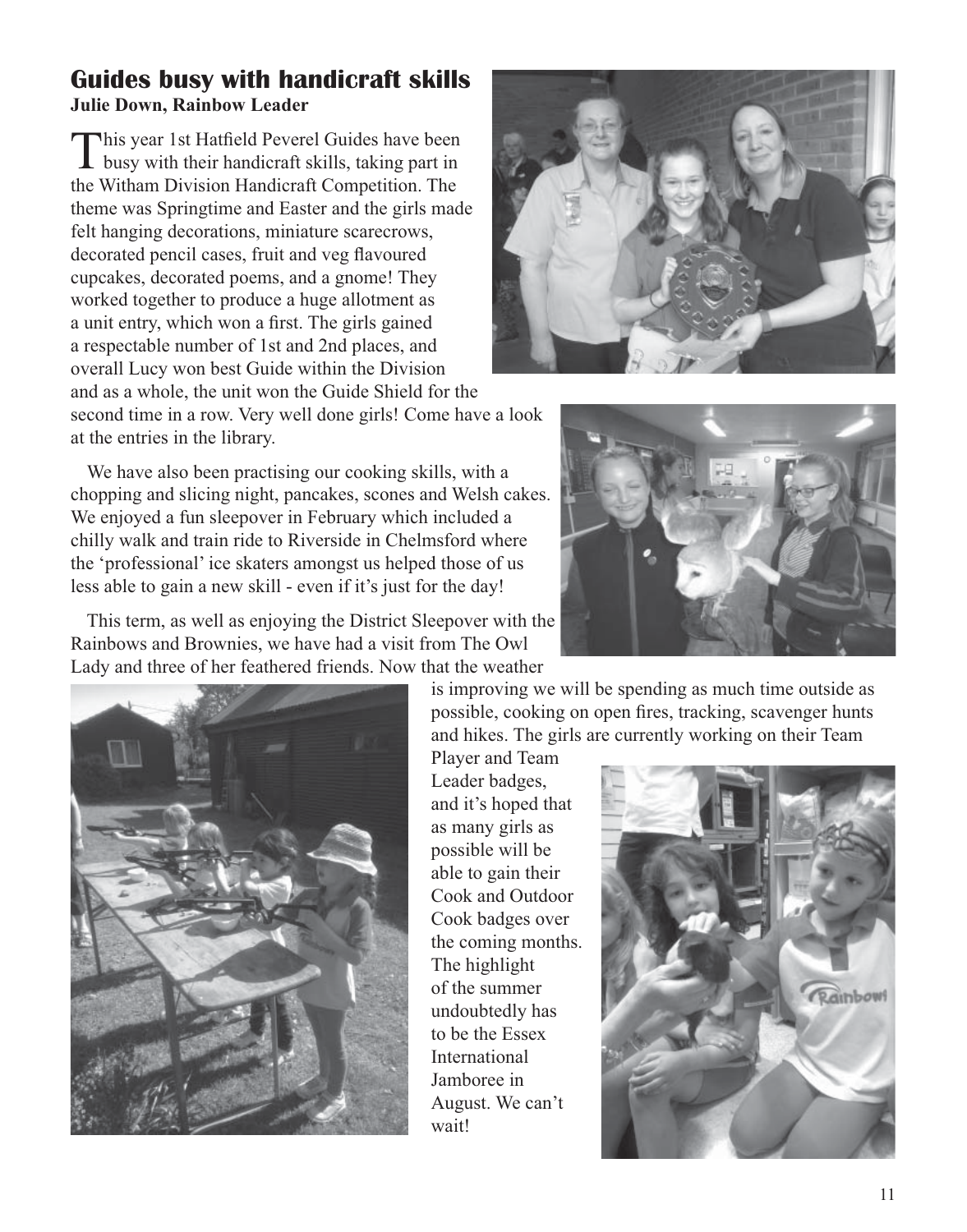### **'Silk from China to Essex' Hadfelda WI**

A t our May meeting we were delighted to **T**welcome Frances Harper whose talk was entitled 'Silk from China to Essex' and what an interesting speaker she was! Silk was apparently discovered by a Chinese princess when a cocoon dropped into her cup of hot tea and she was able to unwind the silk used to spin the cocoon.

The worms are fed on white mulberry leaves as this produces the finest white silk. In the 17th century the Huguenots fled persecution in France and settled in England, many moving to Norwich to set up their weaving looms. The weavers kept canaries in cages to sing to them while they worked, and this is why Norwich football team are called 'The Canaries'. In 19th century Joseph Jacquard produces his 'cards' to help with designs. Due to the very high taxes charged in London, Samuel Courtauld moved out to Bocking to built a mill, where weaving continued for many years. Today, Humphries Weaving is the last remaining company. They are based in Sudbury where they still produce wonderful fabrics for many Royal palaces and great houses.

A vote was taken on this years resolution which asked HM Government to remove the distinction between nursing and personal care when assessing the needs of individuals. The meeting voted in favour. We were reminded about the **Book Club held in the Library every other Tuesday, the next meeting is on 23rd June.**

The WI meets in the village hall on the 4th Wednesday of the month at 7.45pm. Our speaker in June is Rita Jennings on British Folk Traditions. Do join us, you can be sure of a warm welcome!

### **Essex Knitters and Stitchers**

**Monday 11th July 2 - 4pm Boreham village hall**

Charity knitting 'open'afternoon to find out what we do Wendy Morrisey 01245 233482



#### **Like some help getting online?**

We are offering free to all our Greenfield residents the opportunity to become confident in 'logging on' to the internet, whether through your computer, laptop, tablet, iPad or smartphone.

Being online can help you:

- Get discounts on services and save up to £500 per year
- Apply for Universal Credit
- Apply for jobs, using sites like Universal Job Match
- Do your banking
- Keep in touch with family and friends
- Find out what's happening in your community
- Meet like-minded people who share your interests
- Shop for food, clothes or anything else!

This FREE help and support is available to all Greenfields residents, whether you've used a computer before or not. You don't need your own device either; we can lend you something to learn on. And you could get an IT qualification to add to your CV.

For an informal chat, please call:

Val Thompstone on 01376 535400 ext. 5678

**The Hadfelda Choir invite you to their annual Songs on a Summer Evening**

**Thursday 7 July 2016 at 8pm**

**St Andrew's Church Hall Wine and nibbles served during the interval**

**No admission charge, a collection for the Salvation Army Charity**

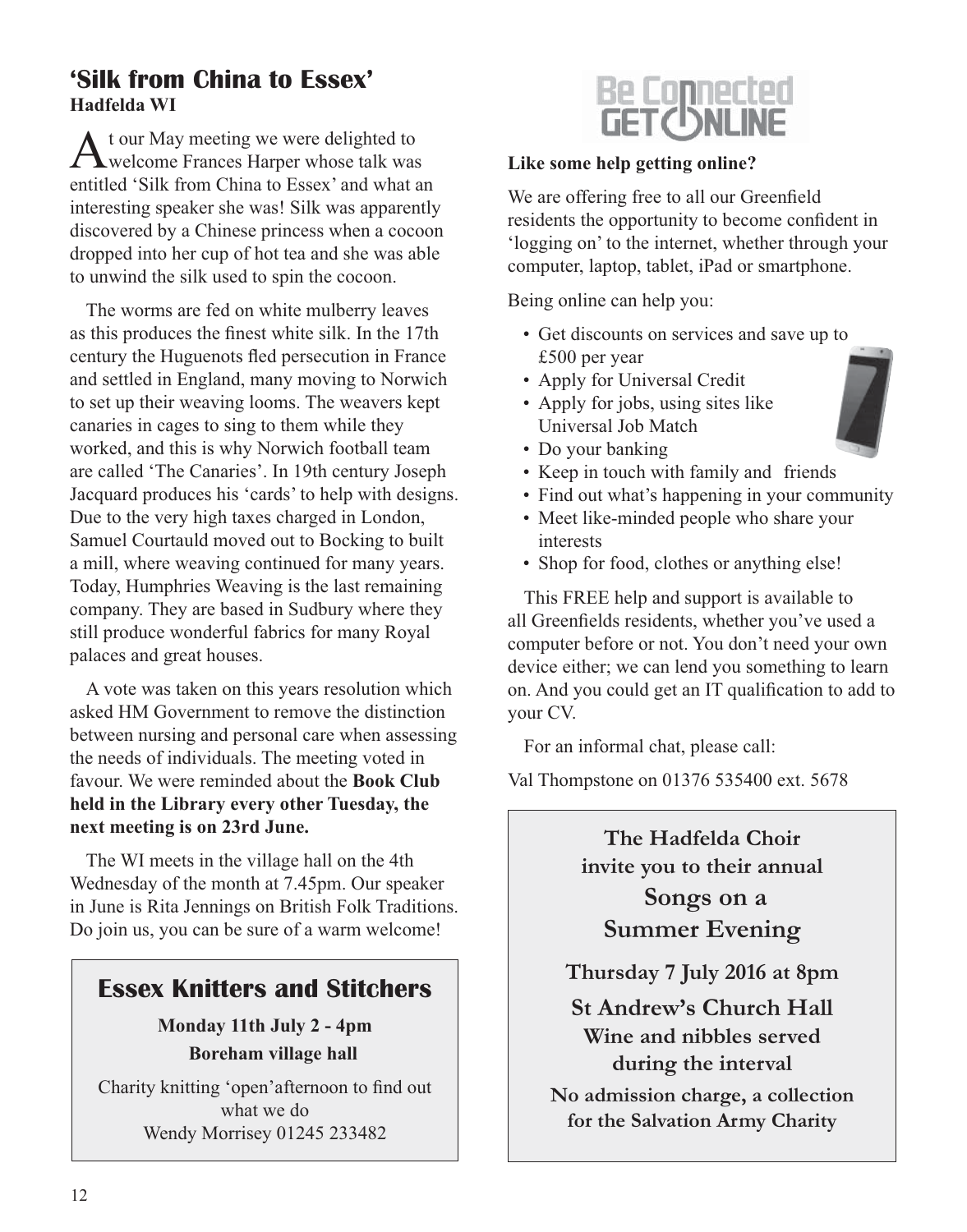### **The Great Hatty Pev Pram Race Emma Cook, Party in the Park committee**

Eleven years ago, as a Hatfield Peverel newbie, I was told about the pram race by Liz Prior. That conversation planted a seed in my mind to resurrect it one day - it has been a constant with me ever since. This year that idea came to fruition with the help of members of the Party in the Park Working Party.

**The Great Hatty Pev Pram Ra**c**e** returned to Hatfield Peverel on Saturday 30th April, with teams of three using prams and wheelchairs to guide their way around the 6-lap course of the recreation ground.

Locals galore turned out to cheer everyone on, and the kids got involved with the aid of buckets and sponges and water guns. Everyone was in fancy dress, the Mighty Oaks Nursery ladies in nappies, Environtec in Hi-de-Hi outfits and the eventual winners of the annual shield, Super Mario's Heroes, who kindly donated their winnings to Environtec's Charity for Mesothelioma. Brownies and Guides proffered tea and delicious home-made cakes and the photographic competition was under way in the village hall. Under 12s had opportunity to take part in real egg and spoon races, and also had a fun time on the bouncy castle.





If you would like to take part next year - as a team, marshalling, helping on the committee please let us know via our Facebook page – Party in the Park, or via email Mark Weale at herbertweale@aol.com, any suggestions welcome. *(Thank you to Dan Power for the photographs including the one on the cover)*

## **Only weeks to go before Party in the Park!**

**Mark Weale - Chairman, 01245 381726, or Herbertweale@aol.com**

**Make sure you put the 9th of July in your diary - we start at 2pm till 11 pm**. The theme for the day is music through the ages.

#### **And what a great line up we have for you, the bands are second to none!**

We have Uprising! Blazing Aces, Half a Whooper, The Barclays Bank Brass band, Natasha Corringham, Lara George and her young superstars - **and headline act this year is Scarmite**

#### **Other attractions**

Dog grooming displays and Zumba, glitter tattoos and in the hall Abbi Wrigley. There is face painting, amusements, vintage cars and lorries, tug of war, football displays, stalls and stands, climbing walls, the police fast car simulator and lot of other things to see and do on the field.

Come and see NDP's policy writing team in their tent to catch up with progress so far and find out where the draft plan can be looked at in different locations around the village during the public consultation.

**Hope to see you there - Saturday 9th of July Hatfield Peverel recreation ground 2pm** If you can help on the day or be part of the committee please contact me on number/email above or find me on Facebook. Don't forget to bring a rubbishy bag with you to save time collecting rubbish after the event.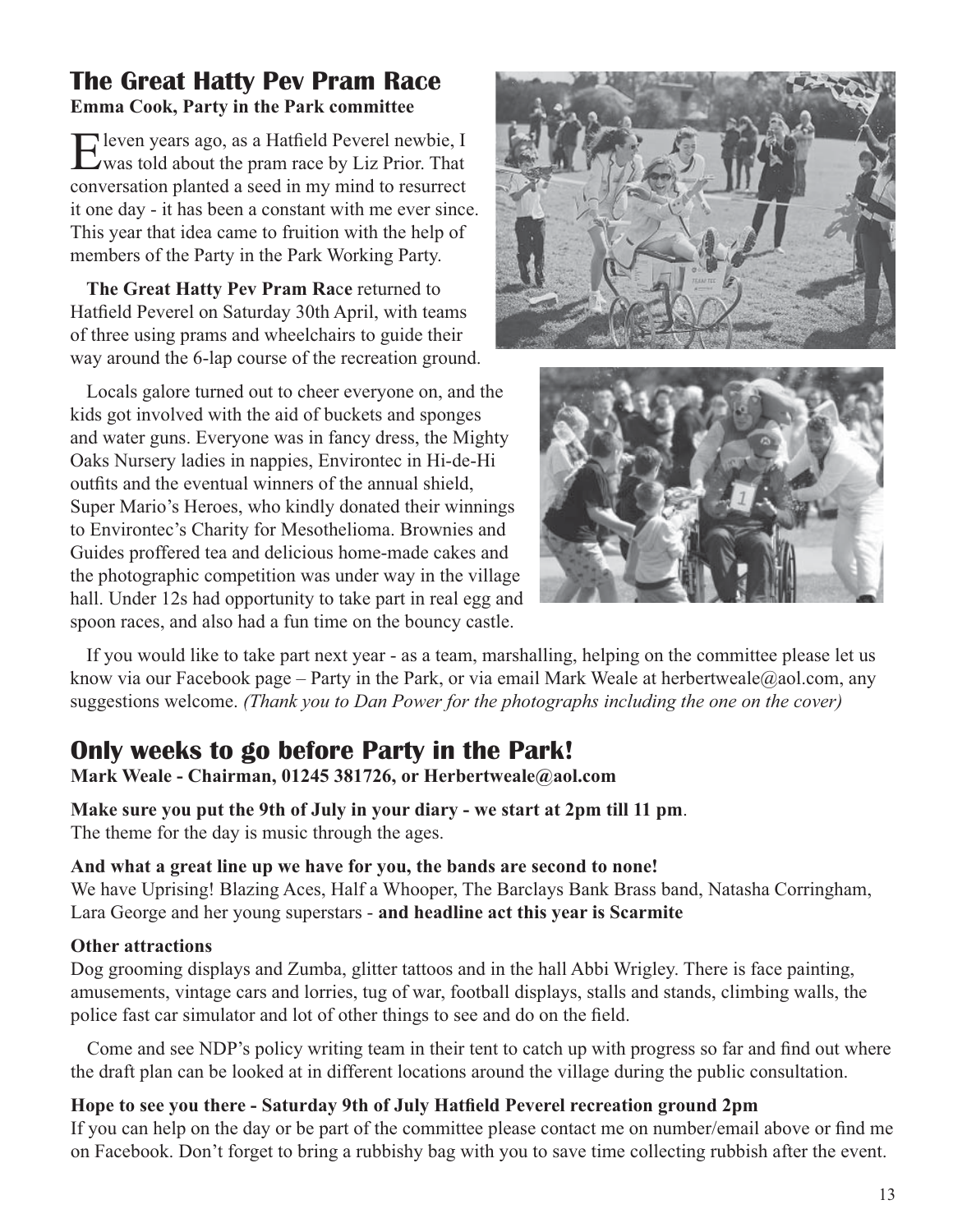## **News from St Andrews**

These last few weeks have been almost reckless. Not through anything I have done, but because of the weather. Last week it felt like summer; in fact the temperature next to the Vicarage wall went up sufficiently to distort the track on the railway. Recklessly I abandoned my coat and wore my jacket. I even felt comfortable in shirt-sleeves in St Andrews and was heard to say that it was cosy in



All Saints, Ulting! What a difference a week makes. All my winter clothes have had to be brought back into use. Pommery, my now ancient cat, has lost a lot of fur for the summer, and now wishes he had it back!

Cold or warm, the grass in the churchyard has got going and to the casual observer it might look as if we are haymaking. Thanks to the team for keeping on top of it, and for Gretta Clarke who supplies tea and biscuits to re-energize us.

When you read this, we will be past Pentecost and well into the Trinity season. This year we are following Year C readings which is largely based on St Luke.

| Dates for your diary     |                                                                                                                                                                                                                                                                                        |
|--------------------------|----------------------------------------------------------------------------------------------------------------------------------------------------------------------------------------------------------------------------------------------------------------------------------------|
| <b>Saturday 4th June</b> | Coffee morning; 10am in the Church hall.                                                                                                                                                                                                                                               |
| <b>Sunday 12th June</b>  | The All-Age Service at 10.15am will be a celebration of our Queen's birthday.<br>We will be using as a basis a special Order of Service approved by the Queen<br>herself. This short service will be followed by refreshments. Join with us in<br>celebrating this wonderful occasion. |
| <b>Saturday 2nd July</b> | Coffee morning 10am in the Church hall.                                                                                                                                                                                                                                                |
| <b>Saturdy 9th July</b>  | 'Party in the Park'. We hope to have a presence there, hopefully to meet old<br>friends and make new ones. Sunday                                                                                                                                                                      |
| <b>Sunday 10th July</b>  | Family Service outdoors in the Vicarage garden. No definite theme as yet; watch<br>for posters.                                                                                                                                                                                        |

### **'Abide with me'**

#### **Mothers Union - Jean Ashby**

The theme of Father Stephen's talk in April was<br>
'Abide with me', the words of a hymn written circa 1820 by Henry Francis Lyte who born in Scotland and educated at Trinity College Dublin. He was ordained and served as curate at churches in Ireland and the West of England.

In 1823 he became incumbent of the fishing village of Lower Brixham in Devon, remaining there for the rest of his life. He wrote 'Abide with me' in 1820 for a friend who was dying. It was not published in his lifetime but when he himself was dying, he remembered the lines and gave them to a relative, who had them published. The words are very appropriate to sing at funerals, but the hymn is actually based on the incident in St Lukes Gospel where two disciples

of Jesus were sadly making their way home to Emmaus after the first Easter, grieving for their crucified Lord, when a stranger joined them. When they reached their home they said 'Abide with us for it is towards evening and the day is far spent'. He shared their meal and as he broke bread they recognised him as Jesus.



'Abide with me' is a very appropriate hymn to sing at Eastertide also in the evening, not just of the day but also of one's life. It is still a favourite at the Royal British Legion's Festival of Remembrance in the Royal Albert Hall, and was played by a Salvation Army band at Ground Zero in New York after the attack on the World Trade Centre in September 2001.

It is interesting to find out the background to our favourite hymns and we thanked Fr Stephen for his talk.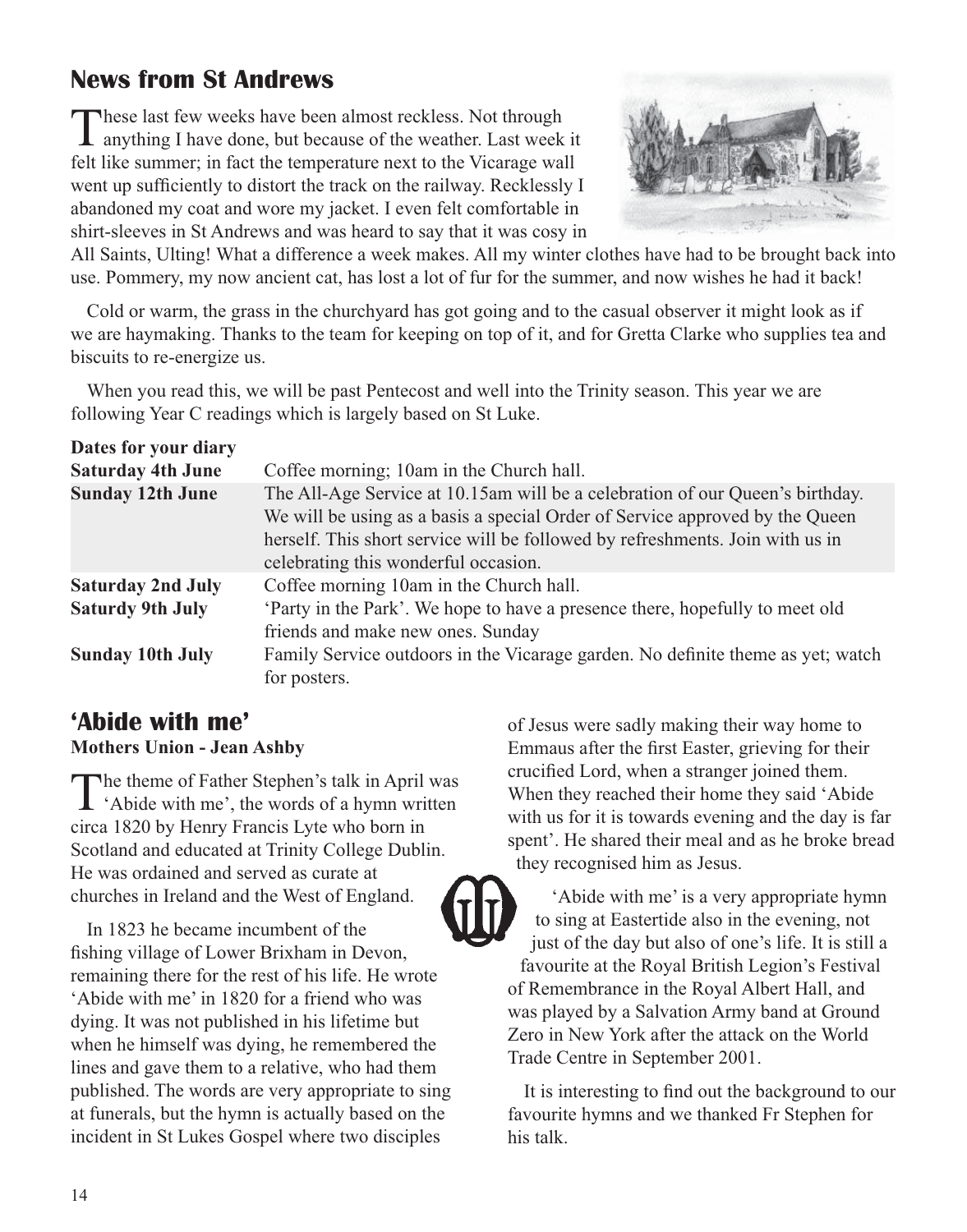#### **May 2006**

This month Fr Stephen played excerpts from some of his favourite music from Handel's English Oratorios. Born in 1685 Handel was one of the most famous composers of his day. Passionate about music he learnt to play the organ, oboe and violin.

At 18 he began his career as a violinist and in 1705 was composing operas. In Vienna he met opera lovers from London and was persuaded to come to England. In 1710 he was commissioned to write an Italian opera: 'Rinaldo' was completed in 1710-11, the breakthrough he needed. It gained him widespread recognition for the rest of his life.

In 1726 he made London his permanent home and became a British citizen. From Italian operas he changed to composing English oratorios, hugely popular and soon a feature of the London Opera season. In 1741 the Lord Lieutenant of

Dublin commissioned him to write an oratorio based on a biblical libretto assembled by art patron Charles Jennings. His most famous work 'Messiah' made its debut in Dublin in April 1742. Handel continued writing oratorios for the rest of his life and we heard excerpts from some of them this afternoon.

#### **Diary dates 27th and 28th June Retreat at Pleshey**

As the MU celebrates its 140th anniversary this year, there will be a Deanery get-together on 9th August at St Mary's Church in Tollesbury at 2pm. If you would like to go please let Pat know. The MU summer appeal is requesting that each branch either arrange a fund-raising activity of some sort or make a donation. As our branch is so small, Pat thinks a donation will be the simpler option. Say what you think at the next meeting.

## **Hatfield Peverel Methodist Church**

There have been many studies undertaken which have resulted in the observation that people that go **I** to Church regularly live longer, and a recent study of 75000 women over a period of 16 years by the American Harvard university has just confirmed the same conclusions. Reasons given for these results are put down to the social support received by being part of a community, and the encouragement to live with better lifestyle choices. It was suggested that the message of hope and support given in Churches reduced depression and increased optimism. A Church of England spokesperson has said that for some people, the fact that there is a greater power whom we are confident loves us and has our best interests at heart, must remove the daily stresses and worries of those who do not believe.

This latest report coincides with a preaching series that Methodist Churches in the Chelmsford area have been studying in their individual Churches over the past five weeks whereby we have been thinking of ways we can expand our outreach to people. The sessions have been based on the writings of an American Methodist Minister who has written about the five core practices of Church life and how it should challenge us, help us to grow in faith and introduce more people to the benefits of following our Christian faith

#### **The five practices are**

**Radical hospitality** - how to demonstrate a desire to invite, welcome and receive newcomers to our Church and help them to feel at home by going the second mile to offer God's love to other**s. Passionate worship** - to listen to God, and allow him to shape our thoughts and actions to make our faith the most important part of our lives.

**Intentional faith development** - to help us to grow our own faith and give opportunities to others to learn in our community and help people at all stages in their faith journey.

**Risk taking Mission and Service** - to undertake projects, efforts and work which expose us to people, needs and situations which arise which take us out of our comfort zone but gives us the opportunity to make a difference.

**Extravagant generosity** - to have a willingness to give time, money and effort to support causes which can transform lives and relieve suffering.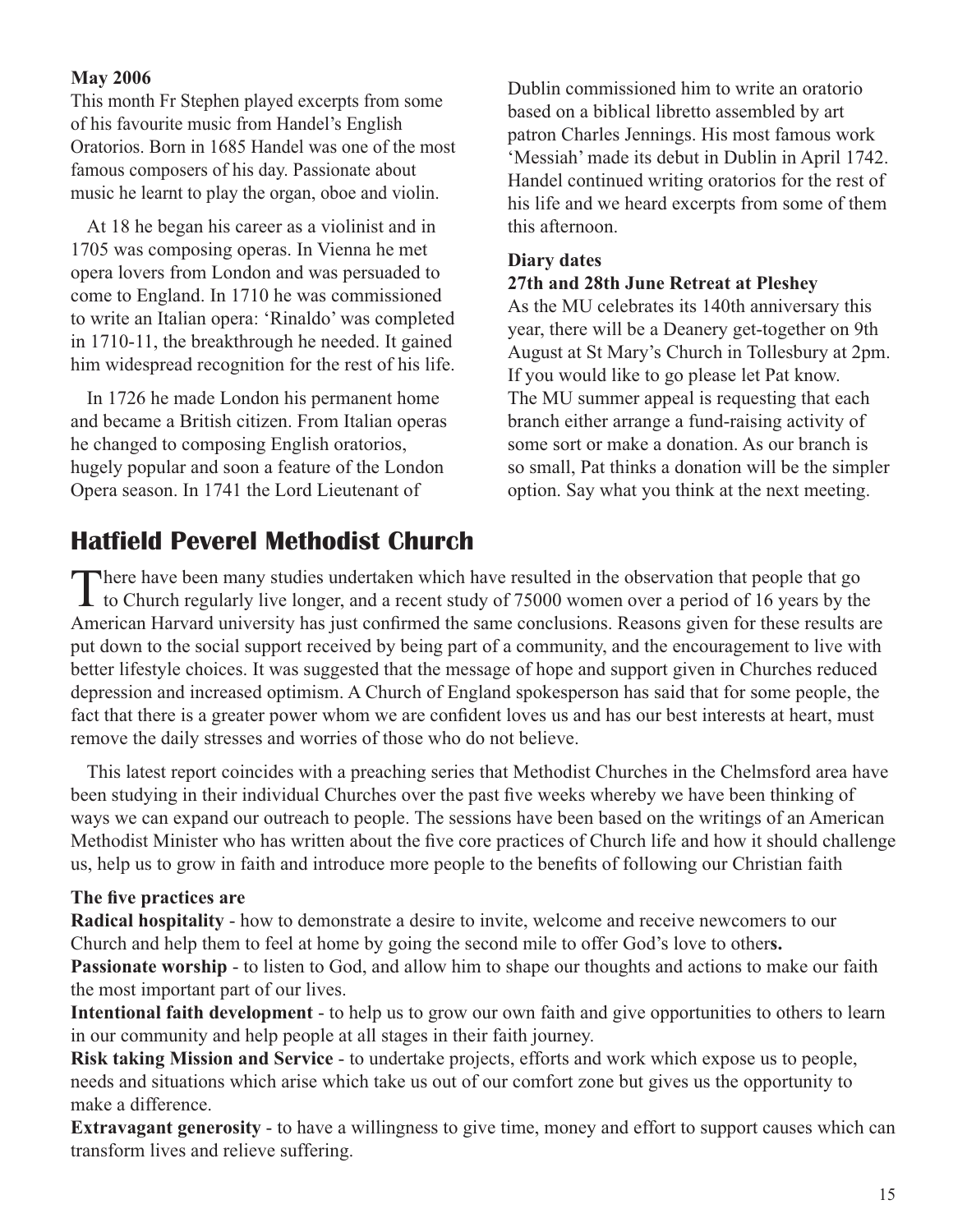These are all challenging concepts to think about as we decide what new practices we can develop within our church. As a first step we are having a stall at the village Party in the Park on Saturday 9th July where one of our members is planning to bring along some animals (livestock carrying regulations permitting) and welcome you to come and experience our hospitality and share your views.

| Regular events        |                                                                              |
|-----------------------|------------------------------------------------------------------------------|
| <b>Every Sunday</b>   | 11am morning service - everyone welcome                                      |
| <b>Every Thursday</b> | 10am - 12 noon Open Door - come and join us for tea/coffee and friendly chat |
|                       | <b>2nd Saturday in month</b> 10am - 12 noon Coffee morning and cake stall.   |

### **Looking forward to a busy bowling season outside**

**Rita Thomson, Club Captain (380038), www.hatfieldpeverelbowling.org**

The green opened on 18th April and sixteen bowlers had a good afternoon ready for a busy summer **L** bowling outside. The club finals were held on 22nd April: in the singles Chrissie Harris won over Roger Hoare 6 shots to 4. The pairs saw Chrissie and her partner Fred Brown win over Derek Wallis and John Franklin.

Presentation of winners and runners up in both outside and inside competitions were made at the club dinner on 7th May. Forty five members and friends attended and the meal was served by the committee. Rita Thomson, Club Captain, thanked everyone for their help and support, and presented over forty awards to winners and runners-up in the twelve competitions played for. John Franklin was compere for the evening.

The Chelmer Ladies League started on 6th May when we entertained ladies from Danbury. We lost on both rinks. The Tuesday mid-week league started on 19th May when we were at home to RHP. The first friendly match was on 5th May away to Silver End: we won on one rink, drew another and lost on the other three rinks. On 14th May we are away to Stock and Buttsbury.

## **Table Tennis Club update**

**Andy Simmonds**

 $\sum$  *J*e are a friendly club established nearly 35 years ago. We entered five teams in last season's Chelmsford League and we are looking for additional experienced players to maintain this number next year.

Our home playing night is Tuesday and we have around 30 members of all ages from thirties to over 70. We play league matches in the village hall in Maldon Road, with a bar, excellent playing conditions and top class equipment.

League match evenings are friendly and good fun with three players from each team in a match playing three singles and one doubles game.

The 2015/16 playing season just finished, with our teams entered in the Chelmsford League from Division 2 down to Division 5 and in cup

competitions throughout the season. There will be practice tables at the start of the next league season 2016/17 in September when new members may come along and get to know us.

Our AGM is taking place as we go to print.

### **Congratulations to our Club competition winners**

| <b>Handicap Singles</b> | Dave Fiddeman |
|-------------------------|---------------|
| <b>Handicap Doubles</b> | Dave Carter/  |
|                         | Barry Evans   |
| <b>Open Singles</b>     | Gary Ward     |

**Congratulations** also to John Gagg's team who won the 'Two Down' Chelmsford League Cup.

Anyone wishing to play or to re-start their playing career would be welcome, please contact us. Leave your details with either Neil Freeman on 01245 382249 or myself Andy Simmonds on 01245 381020 or 07932 057 205.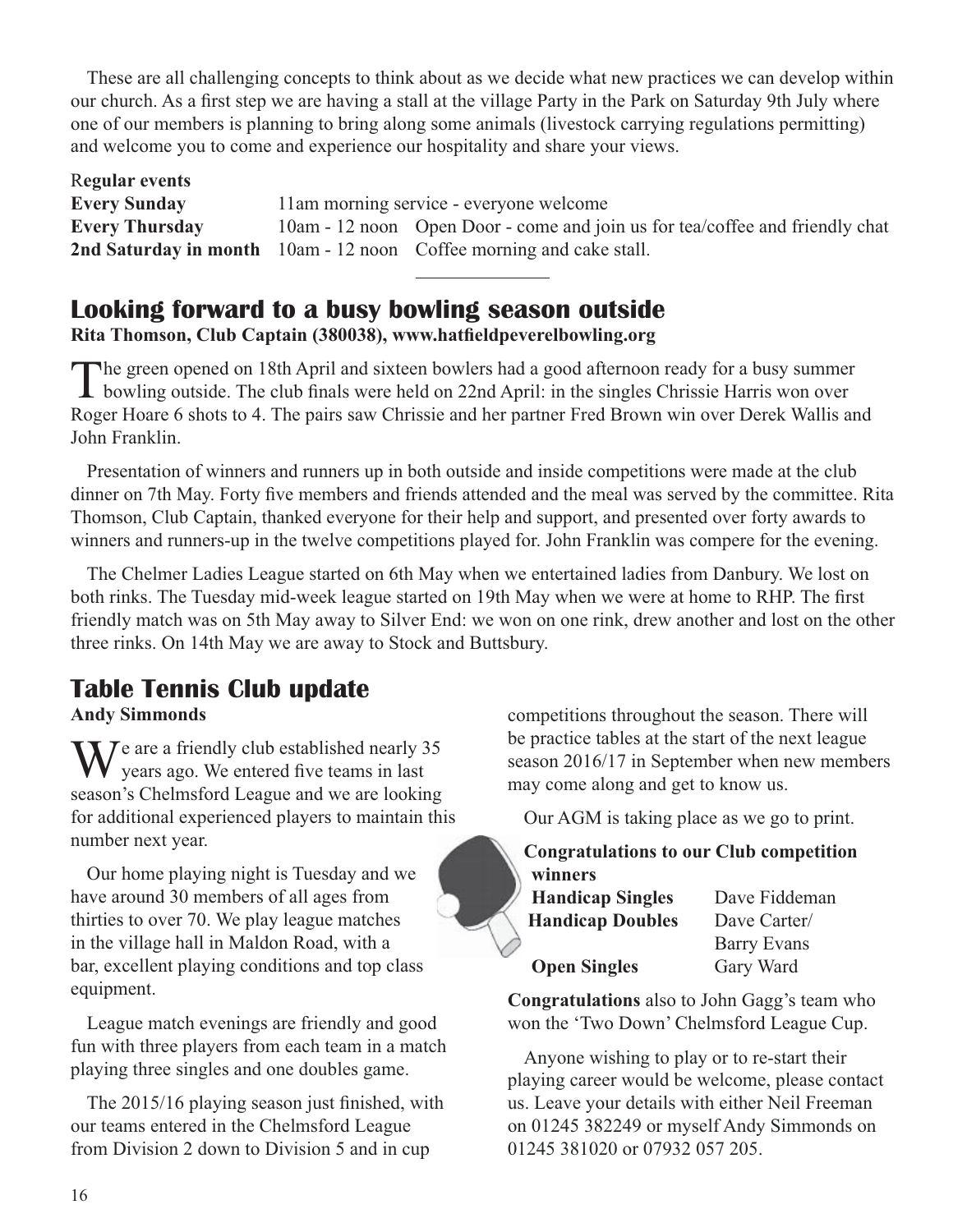## **Junior School raises £2,000 for Cancer Research and new playground games**

 $\bigcap$  t Andrews Juniors recently held a sponsored  $\sum$  event to raise funds for charity and the school. The children's reps on the School Council asked everyone what they would like to raise money for and what they would like to do. After suggestions, discussion and debate, they all voted. They chose to do a sponsored fun-run, threelegged and skipping challenge raising money for Cancer Research, and some new games for the playground at lunchtimes.

After postponing the event on two occasions due to poor weather everything finally came together on a gloriously sunny, Friday afternoon.





Everyone took part and there was a lot of fun and laughter – especially from those doing the three-legged as they tried to co-ordinate the walking! A massive thank you to all the children and to the parents and friends who sponsored them. We are still collecting but the children hope to raise around £2,000. Well done everyone!

### **Welcome to the village hall Yearly membership £5**

Come and enjoy a drink and a warm welcome in a friendly atmosphere. Summer is here, take your drink out into the sunshine, relax and watch the children play**.**

#### **Opening times Monday to Saturday 7 - 11pm; Sunday 12 noon - 4.30pm**

#### **Regular happenings**

B**ingo** (first and third Thursday in month) 16th June, 7th/21st July, 4th/18th August

**Brag** (first Friday in month) 1st July, 5th August

**Poker** (third Saturday in month) 18th June, 16th July, 20th August

**Pool** (second Friday in month) 10th June, 8th July, 12th August

**Darts** Monday nights Ladies team Tuesdays

**Booking for hall/meeting rooms** HPCA bookings@mail.com Phone Allan on 07741 140732

**Village hall (before 12 noon and after 7pm)** 01245 381481

**Facebook** Hatfield Peverel village hall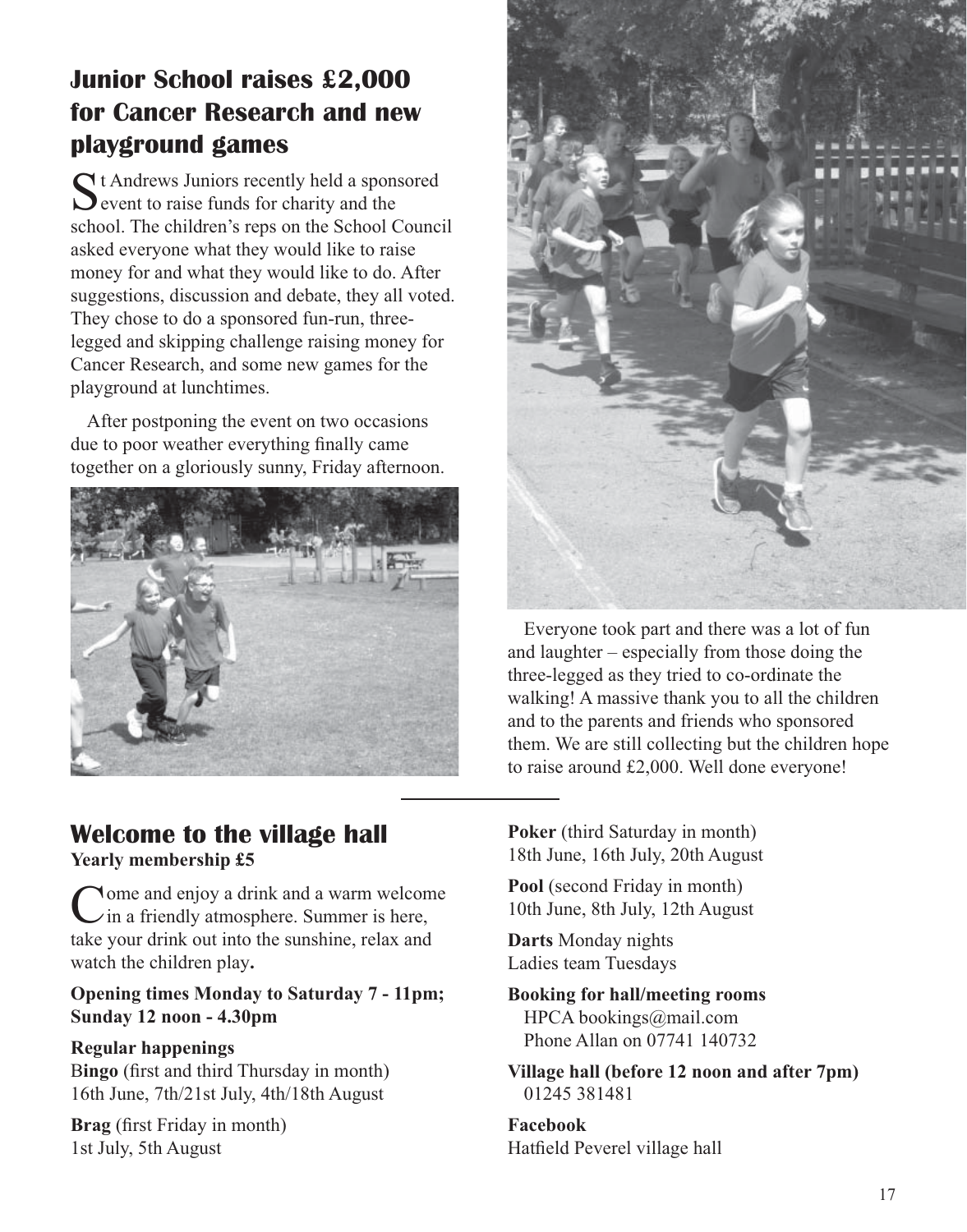## **Celebrating the Queen's 90th birthday...**

**As part of the National Care Home open day on Friday 17th June, Hatfield Peverel Lodge welcomes you to celebrate with them from 2pm** 

A royal theme on this special occasion. The<br>Mayor of Witham will open the afternoon at 2pm, and at 3pm on the patio, with tables decorated with Union Jack table cloths and balloons, tea and cakes will be served. Everyone is welcome to join in (a small donation towards the cost gratefully received).

Entertainment includes singer Robert Jerome and Hadfelda WI choir from the village. Father Stephen will take a short thanksgiving service for the Queen. Please come and join us, we would love to see you.

**Willowmead also welcomes you on Friday, 17th June, from 12noon - 2pm. See page 9 for details.**

### **...and Summer Fete Saturday 16th July from 2 - 5 pm**

Ray and Rita will be singing and co-ordinating for us. Attractions include a magician, Marion Snook School of Dance, Carole and her belly dancers as well as various stalls, ice cream van .

#### **Come along and enjoy a fun filled afternoon. We extend a very warm welcome and invitation to you all. Hope to see you.**

**For further details** on both events please contact Nicki, Activity Co-ordinator, Hatfield Peverel Lodge, Crabbs Hill, Hatfield Peverel, 01245 380750 or nmwallace4@aol.com

WE $a$ 

## **Diary dates**

**Autumn course - September 2016 Language and Lore of English** with tutor Graham Platts **Spring course - January, 2017 The First World War** with tutor Roger Cook

Both are 9-week courses and will be held in the Scout and Guide HQ in Church Road.

**Please contact Lesley Naish on 01245 380837.**

## **The Big Friendly Read**

**Summer reading challenge 2016**

**Calling young readers of** 





- Roald Dahl. **The Big Friendly Read** is your chance to join in the celebrations.

**When does it start?** 16th July to 3rd September

**Who can join?** Under 10s and 10 plus

**What do I do?** Go to the library and they will help you to get started

**For under 10s** there are six books to read and exciting special collector cards with art work by Quintin Blake, each card shows one of Roald Dahl's best loved stories - some have scratch and sniff smells which really pong!

**For older children** as well as reading six books and sharing thoughts and best bits with library staff, there are arts and crafts to be made.

**National Book Week (6th - 11th June) Children - look out for the Big Blue Bear and shark hats!**

#### **Fashion portraits displayed**

Visit the library for an exciting show of fashion portraits by local photographer Brittony Gilbert who lives in the village. Brittony has recently completed a two year photographic course and her subjects in this exhibition, which is on for a month starting 30th May, are male and female, fashion, tattoos. Everyone is welcome.

### **Library opening times**

Tuesday, Thursday 1 - 5pm Wednesday, Saturday 9am - 1pm

## **Hatfield Peverel Walkers**

**Graham Bushby (380472)**

 $\sum$  *J* alkers meeet on the last Thursday in the month in the village hall car park at 10am. Further dates are 30th June and 28th July.

New members are always welcome, information from Graham on number above.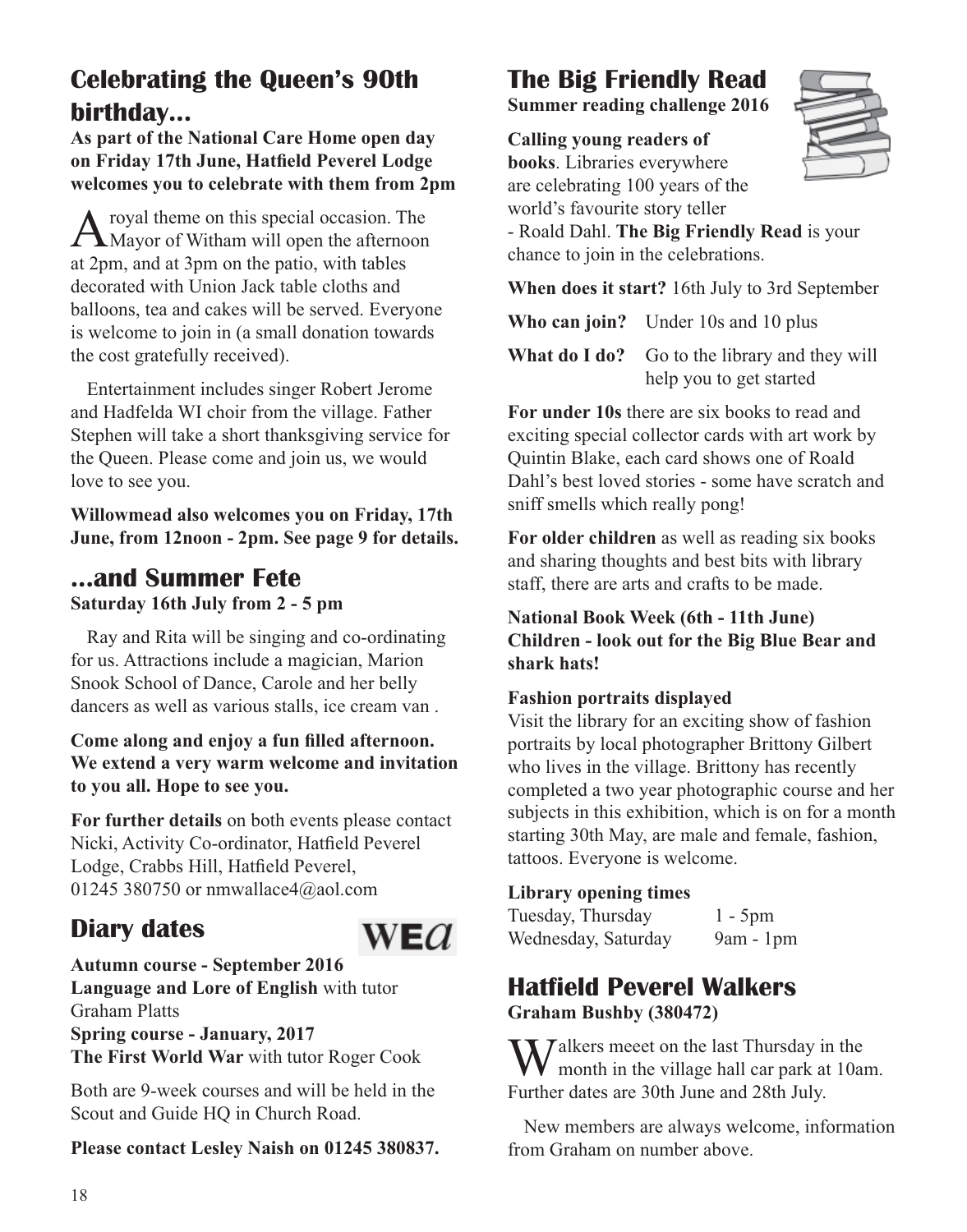### **Useful telephone numbers**

Please contact the editors for additions/errors.

| <b>Age Concern Essex</b>                         | 01245 264499 |  |
|--------------------------------------------------|--------------|--|
| <b>Anglian Water, 24 hours</b>                   | 0800 919 155 |  |
| <b>Braintree District Council</b>                | 01376 552525 |  |
| Clean Team ring number above and ask for         |              |  |
| <b>Customer Services</b>                         |              |  |
| Witham Area Office in Witham Library             |              |  |
| - for walk-in enquiries only                     | 01376 519625 |  |
| <b>Churches</b>                                  |              |  |
| St Andrew's (C of E), vicar                      | 01245 380958 |  |
| Methodist Church, minister                       | 01621 853423 |  |
| Salvation Army, officer i/c                      | 01702 290250 |  |
| Catholic Church, Witham, priest 01376 512219     |              |  |
| <b>Citizens Advice Bureau Witham</b>             | 0844 4994719 |  |
| Drop-in sessions Mon/Tue/Thur/Fri 10am - 1pm     |              |  |
| Appoinments only Thurs afternoon 1 - 4pm         |              |  |
| Doctors, health services                         |              |  |
| Hatfield Peverel doctors' surgery                | 01245 380324 |  |
| Boreham doctors' surgery                         | 01245 467364 |  |
| NHS - non-emergency helpline                     | 111          |  |
| Pharmacy, Hadfelda Square                        | 01245 380130 |  |
| <b>Electricity - emergency</b>                   | 0800 7838838 |  |
| <b>Essex County Council</b>                      | 01245 492211 |  |
| Essex & Suffolk Water 24 hours                   | 0845 7820999 |  |
| <b>First Essex Buses Ltd</b>                     | 01245 293400 |  |
| Gas - emergency                                  | 0800 111999  |  |
| <b>Harlequin Children's Centre</b>               | 01376 535270 |  |
| Free support and services for children under 5   |              |  |
| <b>Hospitals</b>                                 |              |  |
| Broomfield (A&E); St John's,                     | 01245 362000 |  |
| St Peter's, Maldon                               |              |  |
| <b>Libraries</b>                                 |              |  |
| Hatfield Peverel                                 | 01245 380988 |  |
| Tuesday, Thursday 1 - 5pm                        |              |  |
| Wednesday, Saturday 9am - 1pm                    |              |  |
| Witham                                           | 01376 519625 |  |
| Police Non-emergency calls                       | 101          |  |
| Use 101 also for the local officer               |              |  |
| Emergency calls                                  | 999          |  |
| Witham Police Station opening hours              |              |  |
| Monday - Saturday<br>12 noon to 6pm              |              |  |
| <b>Post Office</b>                               | 01245 382787 |  |
| <b>Railway Information</b>                       |              |  |
| National Express East Anglia                     | 0845 6007245 |  |
| National Rail Enquiries (24 hrs)<br>08457 484950 |              |  |
| Both lists updated May 2016                      |              |  |

**Registrar of Births, Marriages & Deaths**

| Witham, by appointment only                 | 01376 323463 |
|---------------------------------------------|--------------|
| Braintree, by appointment only 01376 320762 |              |
| <b>Relate</b>                               | 01245 258680 |
| Samaritans (24 hours - toll free)           | 08457 909090 |
| <b>Schools</b>                              |              |
| St Andrew's Junior School                   | 01245 380131 |
| Hatfield Peverel Infant School              | 01245 380220 |
| Hatfield Peverel Day Nursery                | 01245 382450 |
| <b>Mighty Oaks Nursery</b>                  | 07580 834417 |
| <b>Social Services</b>                      | 0845 6037630 |
| Village Agent Richard Ould                  | 0800 9775858 |
| Village hall (after 7pm)                    | 01245 381481 |
|                                             |              |

**Let us know of useful services to add to this list**

### **Hatfield Peverel Parish Council**

**Committees and working parties**

Burial Ground Working Party (B) Country Park Focus Group (CP) External Audit Review (A) Football Pavilion (F) Keith Bigden Memorial Ground User Group (KB) Neighbourhood Development Plan (N) Planning (P), Traffic (T) Village Environment (E)

#### **Councillors (and their working parties)**

| Lisa Miller, Parish Clerk           | 01245 403071 |  |  |
|-------------------------------------|--------------|--|--|
| parishclerk@hatfieldpeverelpc.co.uk |              |  |  |
| David Broddle - Chaiman             | 01245 382829 |  |  |
| (P/KB/CP/A)                         |              |  |  |
| <b>Susie Blythe</b>                 | 01245 382685 |  |  |
| George Boyd Ratcliff $(T/P)$        | 01245 380496 |  |  |
| Peter Endersby (E/KB/A/F/PiP)       | 01245 381919 |  |  |
| <b>Bernie Heard</b>                 | 01245 380370 |  |  |
| <b>Suzanne Morris</b>               | 01245 382940 |  |  |
| Ted Munt (F chair/E/A/CP/B/N)       | 01245 381135 |  |  |
| Les Priestley $(A/N)$               | 01245 380404 |  |  |
| <b>Mike Sayer</b>                   |              |  |  |
| Linda Shaw (T/N/P/CP)               | 01245 382669 |  |  |
| Diane Wallace (P/CP/PiP/B?N)        | 01245 381485 |  |  |
| <b>Mark Weale</b> (PiP)             | 01245 381726 |  |  |
| <b>District Councillors</b>         |              |  |  |
| <b>David Bebb</b>                   | 01245 381065 |  |  |
| <b>Daryn Hufton-Rees</b>            | 07729 458757 |  |  |
| <b>County Councillor</b>            |              |  |  |
| <b>Derrick Louis</b>                | 07918 752526 |  |  |